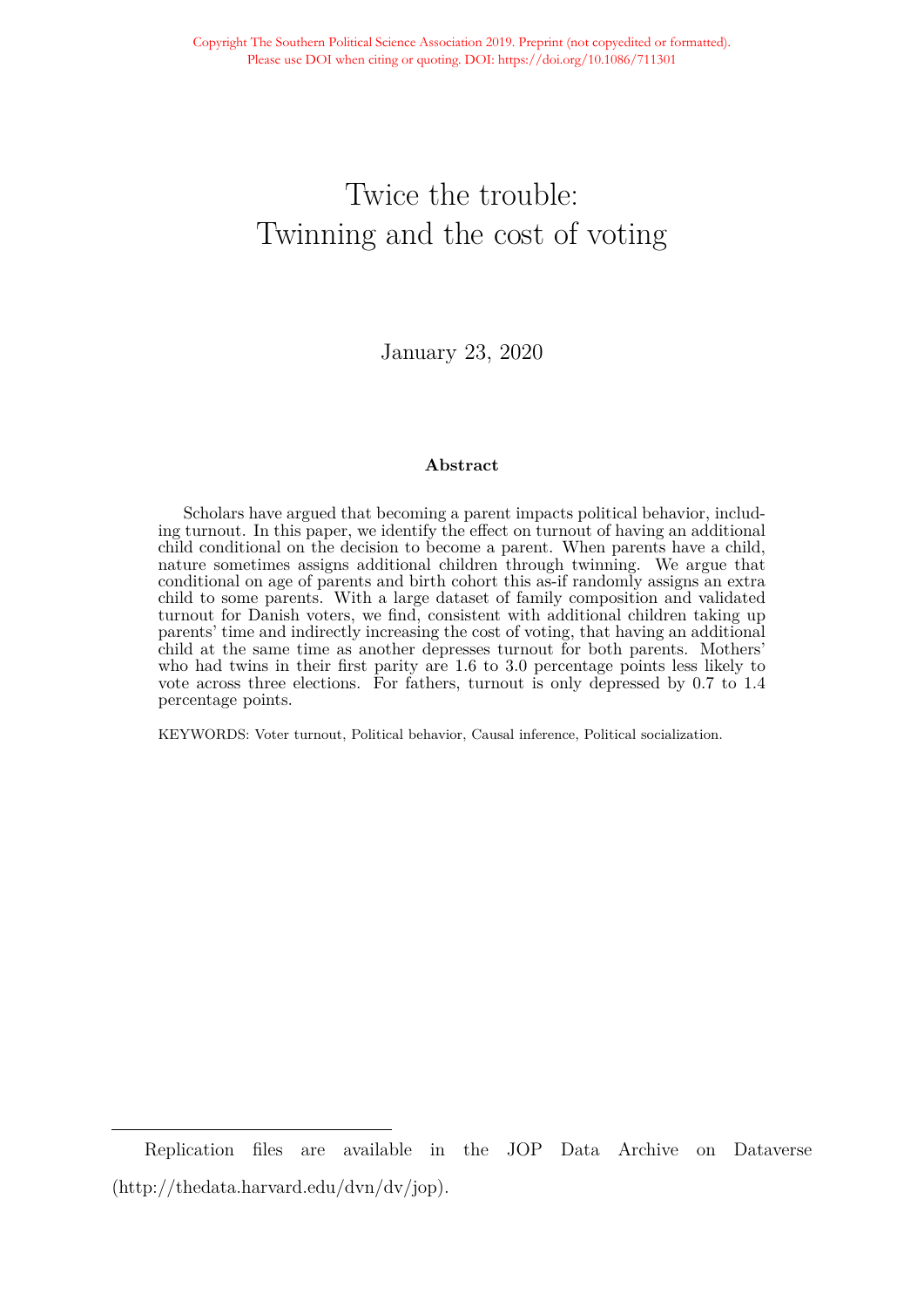How does parenting affect political behavior and attitudes? Researchers have found that parents' attitudes and behaviors are shaped by the sex of their children and that parents become more likely to vote when their adolescent child comes of voting age [\(Oswald and](#page-10-0) [Powdthavee 2010,](#page-10-0) [Washington 2008](#page-10-1), [Glynn and Sen 2015,](#page-10-2) [Dahlgaard 2018\)](#page-10-3). But what is the effect of having children in itself? Using twin-births as a quasi-experiment, we take a focused look at how having an additional child at the same as another child affects voter turnout in elections. Conditional on age of the parents and the age of the parents' firstborn, we argue that it is as-if random if a first parity results in a twin-birth.

With rich administrative data from Denmark, we are able to determine the number of children parents have and their birth order. We find that twinning in the first parity leads to lower overall turnout rates over three elections from 2009 to 2014. The effects are substantive with point estimates for mothers who twinned in their first parity being between -1.6 and -3.0 percentage points across the three elections. Fathers are less affected and have point estimates from -0.7 to -1.4 percentage points with confidence intervals that mostly include zero. Instrumenting number of children with twinning in the first parity, we find that the effect of an additional child ranges from -3.3 to -6.0 percentage points for mothers and -1.5 to -2.7 percentage points for fathers. Our results are robust to a placebo test and to conditioning on pretreatment covariates, including previous turnout.

### **Parenting and voter turnout**

The classic calculus of voting states that an increased cost of voting should reduce voter turnout [\(Downs 1957\)](#page-10-4). Having children may not, in itself, increase the cost of voting, but it puts a significant strain on people's time ([Bonke 2009\)](#page-9-0). Since time is a limited resource, which voting consumes, any restraints on time should implicitly increase the cost of voting and, in turn, depress turnout. An additional child from twinning imposes such a constraint and we may, following this line of reasoning, expect turnout to be depressed as a result of twinning.

Alternatively, one could argue that parenting increases parents dependency on and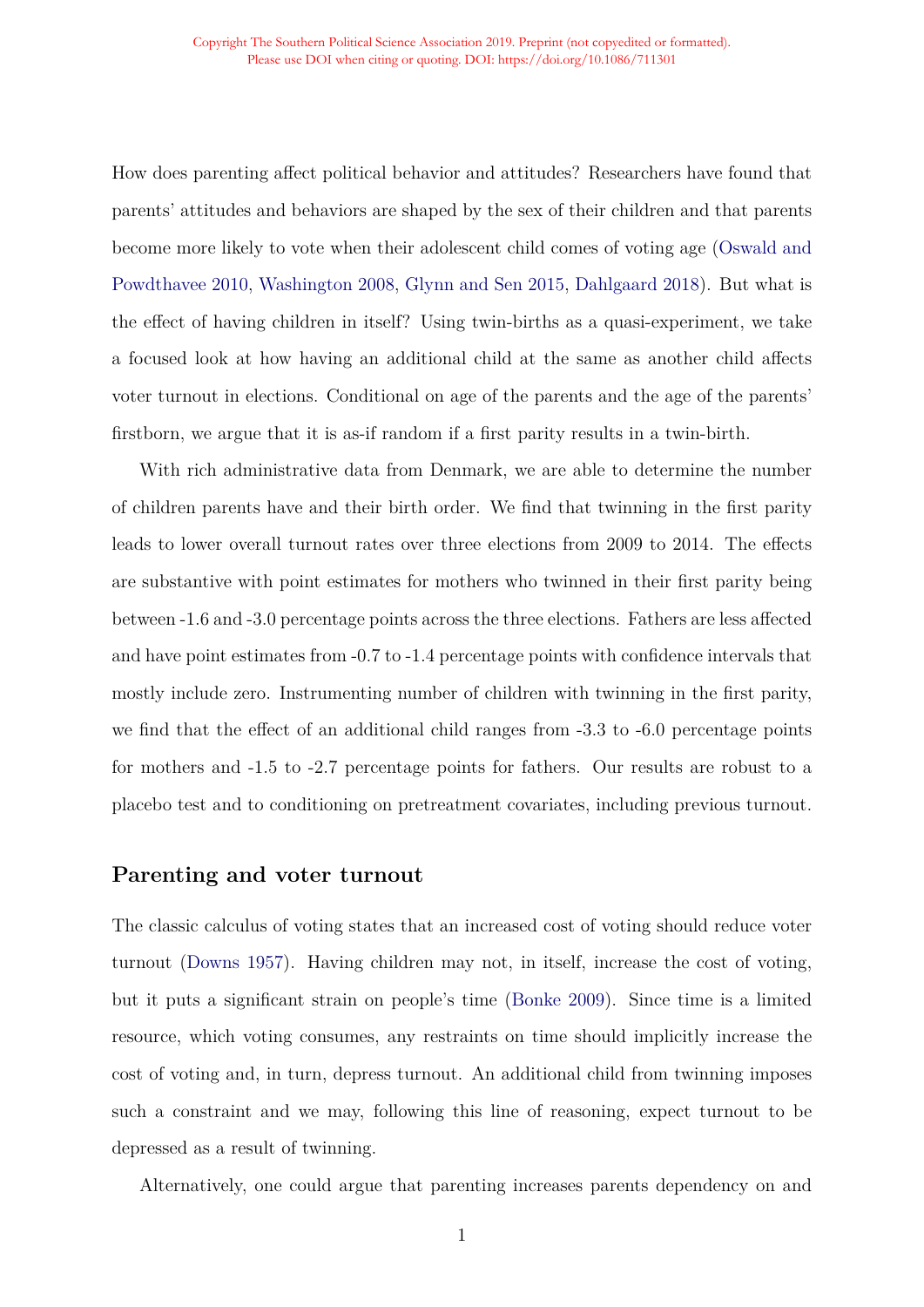#### Copyright The Southern Political Science Association 2019. Preprint (not copyedited or formatted). Please use DOI when citing or quoting. DOI: https://doi.org/10.1086/711301

self-interest in public service provisions such as childcare and schools. Elections serve the purpose of selecting politicians to decide on policies concerning such areas. As the reliance on public service provision is higher when voters have more children, we might, following this argument, expect an additional child from twinning to increase turnout due to a higher perceived benefit from seeing one's preferred candidate win.<sup>1</sup>

Previous studies have assessed the effect of parenting on turnout. [Jennings](#page-10-5) [\(1979\)](#page-10-5) found mixed correlations between having school-aged children in the home and political participation, while other studies have found some or no direct relationship between parenthood and voting in regression models [\(Burns et al. 2001,](#page-10-6) [Plutzer 2002,](#page-10-7) [Wolfinger](#page-10-8) [and Wolfinger 2008\)](#page-10-8). We can learn a lot from these studies, but their mixed results could partly be due to the fact that they rely on controlling for factors that predicts both who becomes a parent and who votes. Aside from one, all the listed studies use cross-sectional data with its well-rehearsed limits for causal inference. The exception uses a panel dataset to look at the impact of parenting on growth in turnout for young adults ([Plutzer 2002](#page-10-7)). We contribute with a causally identified effect of an additional child from twinning.

### **Data**

Our turnout data are from the Danish 2009 and 2013 municipal elections and the Danish 2014 European Parliament election. Both types of elections are proportional and fairly salient, with turnout ranging from 56.3% to 71.9%. In the elections in question, validated turnout from the voter lists was linked to the civil registration numbers given to all permanent residents in Denmark. The collection of turnout relied on an opt-in from the municipalities. Therefore, the number of participating municipalities and voters for whom we have validated turnout varies between the elections. Forty-four out of 98 municipalities with almost 2.4 million voters participated in 2009. In 2013, all municipalities with a total of almost 4.4 million voters participated while 61 municipalities with more than 2.3

<sup>&</sup>lt;sup>1</sup>In the preanalysis plan, we intended to explore the effect of twinning on turnout across elections with different degrees of self-interest. As we only study three elections, we depart from the plan on this point due to limited space and statistical power.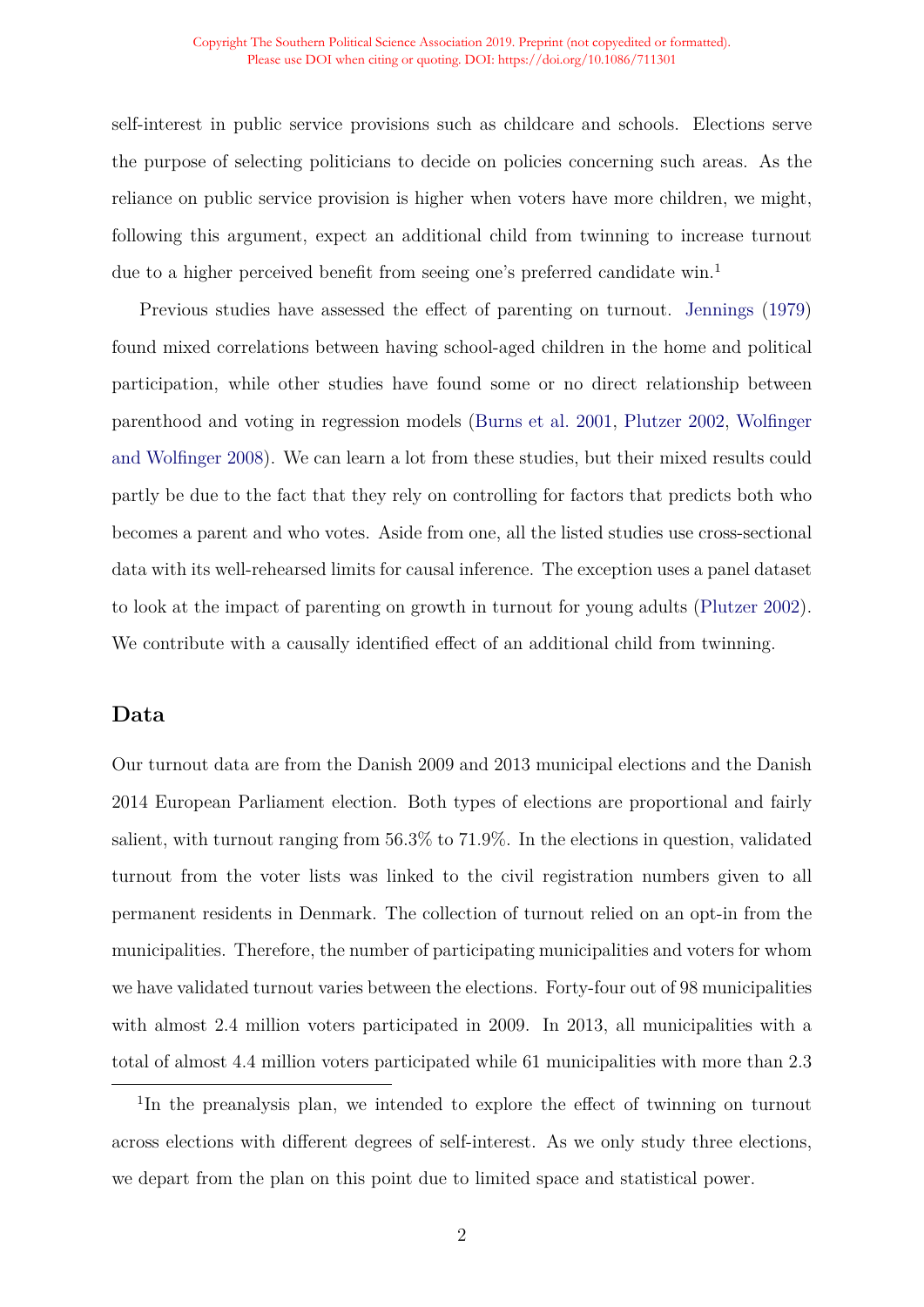million voters participated in 2014.

Using civil registration numbers, we can also link turnout to administrative data on all Danes from Statistics Denmark. The data contain, among a variety of other information, date of birth and sex. The data also contains civil registration numbers of parents, which we use to link parents and their children. Since the date of birth is known for all children, the birth order is easily determined, and we can flag the firstborns, including firstborn twins. We define twins as two persons born within a week by the same mother. For children who have an identifier for their father but not their mother, we define twins as children who are born within seven days to the same father. We exclude parents whose firstborns turned 16 in the election year, as we expect the increased cost or any heightened self-interest of an additional child to pertain to parents with young children. For each election, we have validated turnout for 425,000 to 757,000 parents.

## **Research design**

In general, neither the decision to have a child nor the number of children is random, which makes causal inference challenging. Besides the fact that older voters have had time to have more children, different kinds of people have a varying preference for whether or not they want children and how many children they want, which could correlate with turnout. Our identification strategy is to use twinning as a quasi-experiment. We argue that we can use this as-if random variation to identify the effect on parents' turnout of twinning in the first parity.2 Twinning in the first parity has previously been used as an instrument to demonstrate an effect on labor market supply for women, while twinning in a subsequent parity has been used to estimate the effect on older siblings' education ([Rosenzweig and Wolpin 1980,](#page-10-9) [Black et al. 2005](#page-9-1)).3 Our design will inform us about the effect of having an additional child at the same time as another, but we will not

<sup>2</sup>For simplicity, we refer to twinning as parities with more than one live-born child. Consequently, twin-births are pooled with the rare triplet, or even quadruplet, births.

<sup>3</sup>We also intended to use sex of the first two children as an instrument. This turned out to be underpowered, but we report the results in the supporting information.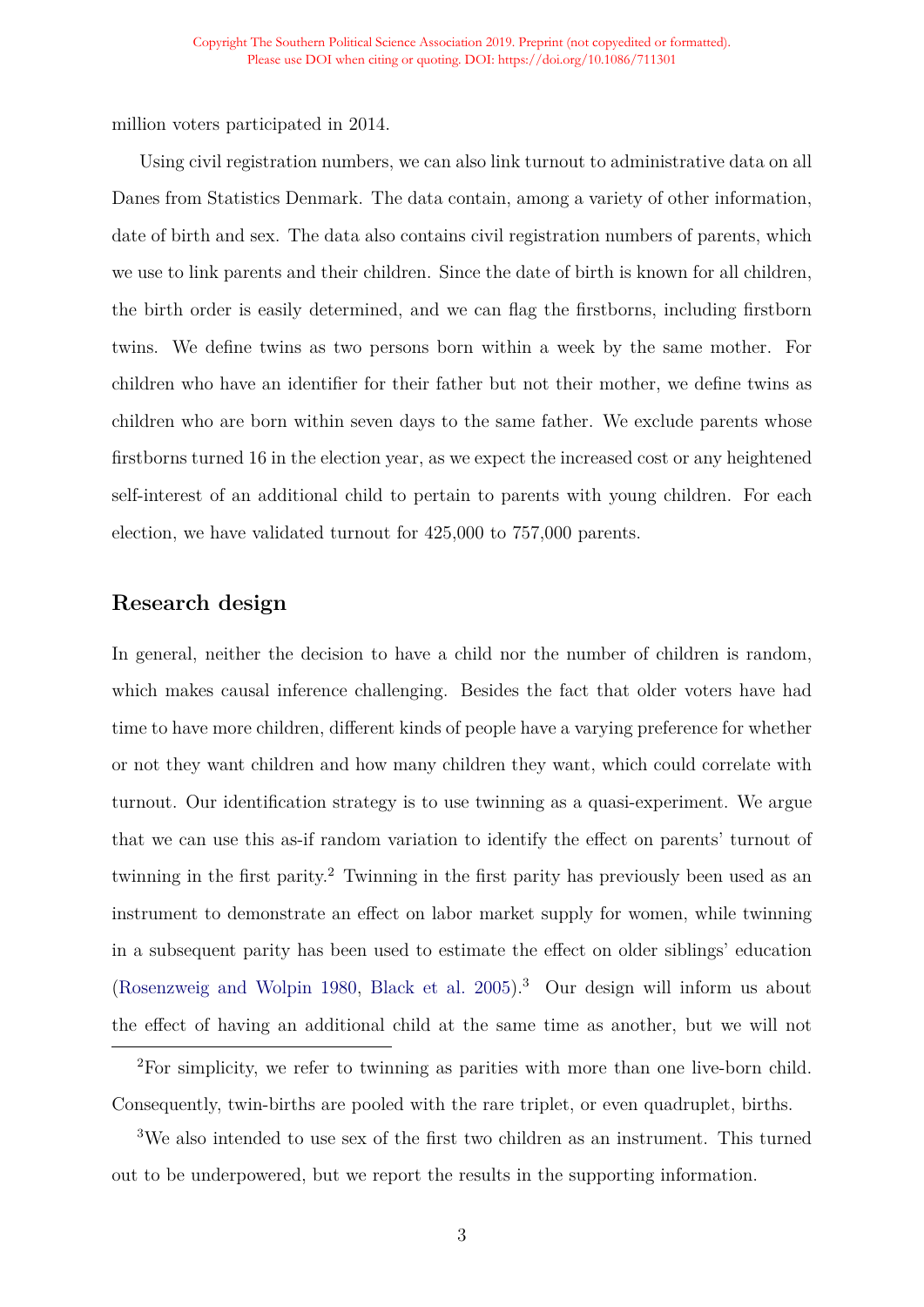learn about the effect of having additional children in general or of going from having no children to one child.

In general, comparing parents who have ever twinned to parents who have never twinned would be biased, as parents with a preference for or ability to have many children will experience more parities and consequently have more chances to twin ([Rosenzweig](#page-10-9) [and Wolpin 1980\)](#page-10-9). If this correlate with predictors of turnout, comparing parents who have ever and never twinned is biased. Instead, we compare parents who twin in their first parity to parents who only have a single child in the first parity. Since all parents, regardless of preference for number of children, experience a first parity, we avoid the selection issue of parents having experienced multiple parities.

A second issue is that, in recent years, twinning has spiked in many countries, including Denmark [\(Pison et al. 2015](#page-10-10)). One factor driving the increase in twinning is that mothers age at birth is increasing and older mothers are more likely to twin. A second factor is the steep rise in parents who undergo medically assisted reproduction, which has significantly higher rates of twinning. To account for both the age of parents at birth and the birth cohort of the firstborn, we include fixed effects for age of the parents interacted with age of the firstborn child.

We estimate the effect on turnout of twinning for mothers and fathers separately. In both sets of models, we include fixed effects for the age of the parents [\(Pison et al. 2015](#page-10-10)). The age of fathers and mothers is correlated and if we do not use fixed effects to account for the mothers' age, fathers' age will be correlated with the propensity to twin. To create the fixed effects we partition the parents into 25 groups of four percentiles of their age-distribution measured in days. Second, within each parent age group, parents are divided into quartiles according to the age-distribution of their firstborns.<sup>4</sup> The procedure provides 100 groups of equal size but with a varying frequency of twin-births.

<sup>4</sup>In the preanalysis plan, we stated that we would create fixed-effects based on age in years of both parents and their children and collapse small groups. We changed to the approach described here as it creates equally sized group and avoids researcher discretion in deciding which groups to collapse.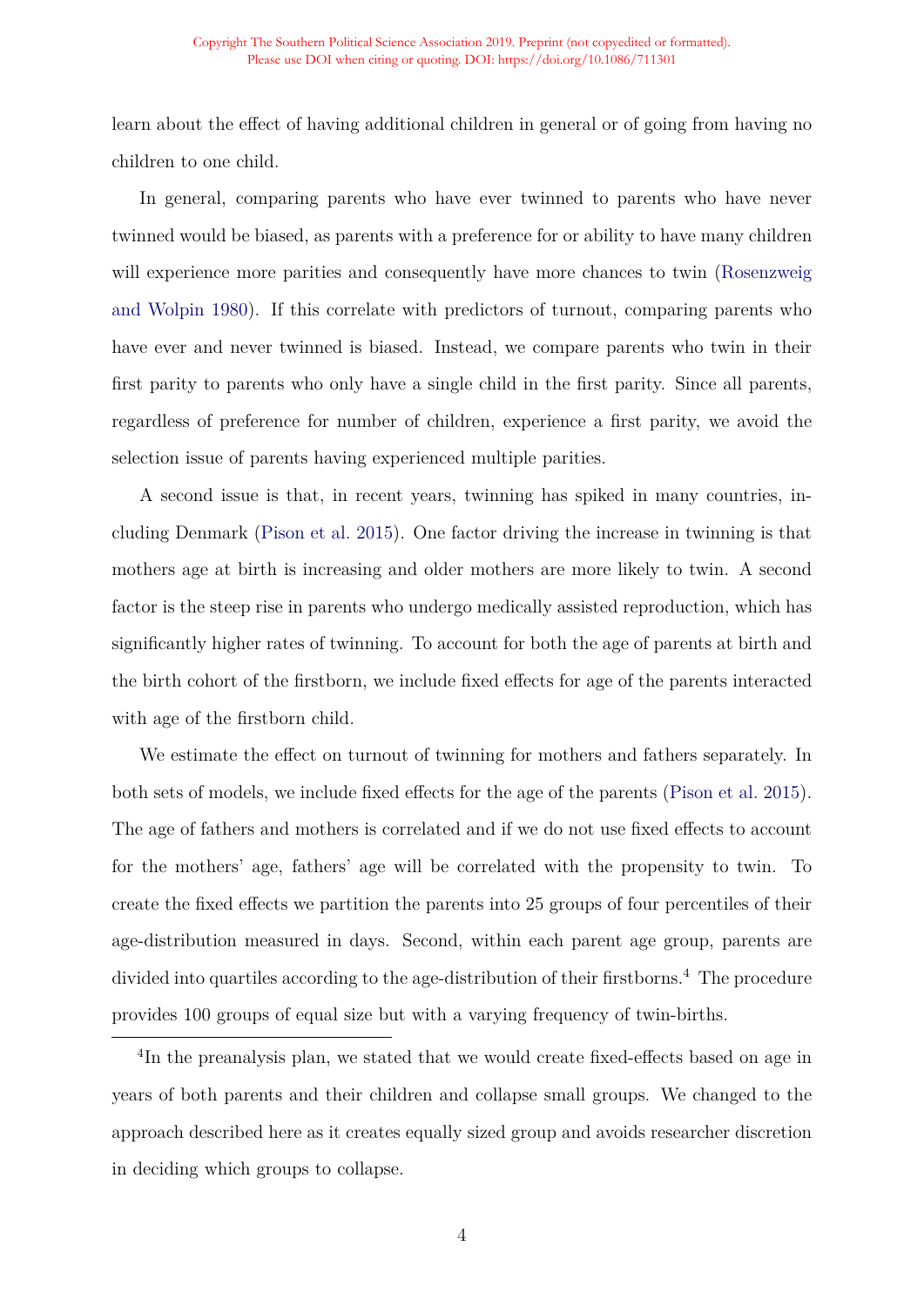We can make two assumptions for how twinning affects turnout: 1) *Only having an additional child in the first parity affects turnout.* 2) *All children equally affects turnout.* If assumption one is true, all children from the second or later parities should have no additional effect on turnout. Under that assumption, we just compare parents who twin in their first parity to parents who do not. It certainly seems plausible that the firstborns have a stronger effect on parents, but one might question if they alone affect turnout and put more faith in assumption two. Under the second assumption, twinning in the first parity is an ideal instrument for the number of children and we can use two-stage leastsquares to get an estimate of the effect on turnout of additional children from twinning.

## **Results**

In Table [1,](#page-6-0) we compare mothers/fathers who twinned in their first parity to mothers/ fathers who did not, conditional on age of the mother/father and child. Mothers who twinned in their first parity were 2.9 percentage points and 3.0 percentage points less likely to vote with  $95\%$  confidence intervals (CIs) of  $[-4.2; -1.6]$  and  $[-4.3; -1.7]$  in 2009 and 2014. In 2013, turnout for mothers who twinned in their first parity is depressed by 1.6 percentage points [-2.5, -0.8]. The effects are quite substantial and comparable to the gender gap between mothers' and fathers' baseline participation rates in Table 1. In the three elections, the point estimates of the effect of an additional child show that it depresses turnout by 5.5, 3.3, and 6.0 percentage points, respectively. The *F*-statistics for weak instruments is above 3,000 in all models.

For fathers, the effects are smaller. In 2009, fathers with twins as firstborns are 0.9 percentage points less likely to vote with a 95% CI of [-2.2, 0.5]. In 2013 the effect is just -0.7 percentage points [-1.6, 0.2] while it is slightly more negative in 2014, at -1.4 percentage points [-2.7, 0.0]. While all confidence intervals exclude zero for mothers, only the  $2014$  estimate for fathers marginally excludes zero.<sup>5</sup> Across all three elections, the best estimate is that, for fathers, twinning slightly depresses turnout, although the uncertainties around the estimates mostly are larger than the effects. The point estimates

<sup>&</sup>lt;sup>5</sup>The upper bound of the confidence interval is negative to the fourth decimal point.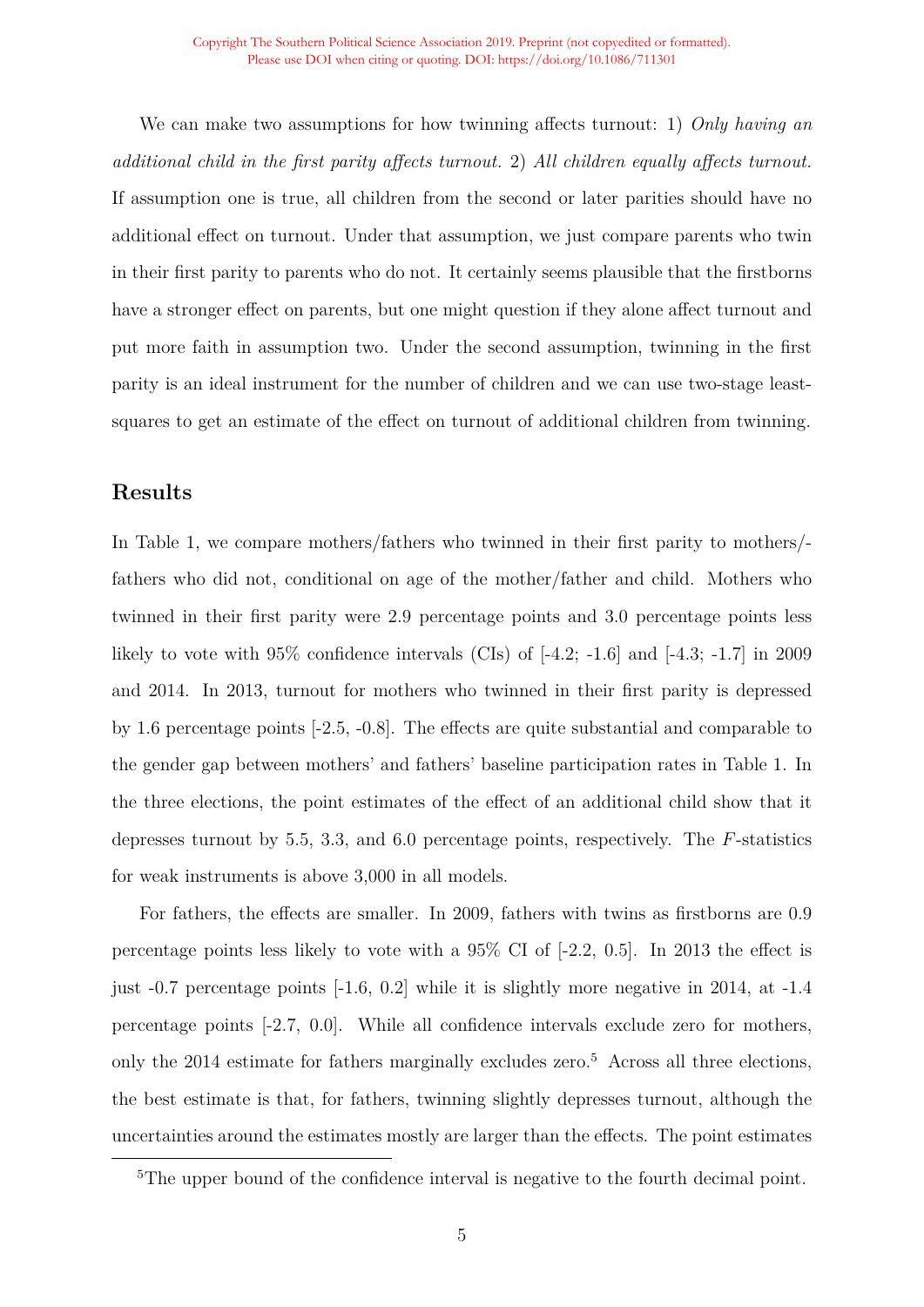|                                    |            | Mothers    |               |
|------------------------------------|------------|------------|---------------|
| Election:                          | 2009 Local | 2013 Local | 2014 European |
| Twinning in                        | $-0.029$   | $-0.016$   | $-0.030$      |
| first parity                       | (0.007)    | (0.004)    | (0.007)       |
| No. of children $(2sls)$           | $-0.055$   | $-0.033$   | $-0.060$      |
|                                    | (0.012)    | (0.009)    | (0.013)       |
| $TurnoutOne child in first parity$ | 0.659      | 0.760      | 0.536         |
| N                                  | 221,742    | 392,793    | 227,604       |
| Share with twins                   | 0.023      | 0.024      | 0.024         |
| $F_{weak\ instrument}$             | 3,687      | 5,822      | 3,525         |

<span id="page-6-0"></span>**Table 1:** Effect on turnout of twinning in first parity for mothers and fathers.

|                                           |            | <b>Fathers</b> |               |
|-------------------------------------------|------------|----------------|---------------|
| Election:                                 | 2009 Local | 2013 Local     | 2014 European |
| Twinning in                               | $-0.009$   | $-0.007$       | $-0.014$      |
| first parity                              | (0.007)    | (0.005)        | (0.007)       |
| No. of children $(2sls)$                  | $-0.017$   | $-0.015$       | $-0.027$      |
|                                           | (0.013)    | (0.009)        | (0.013)       |
| $Turnout_{One\ child\ in\ first\ parity}$ | 0.644      | 0.734          | 0.545         |
| N                                         | 203,466    | 364,540        | 209,651       |
| Share with twins                          | 0.024      | 0.025          | 0.025         |
| $F_{weak\ instrument}$                    | 3,008      | 5,313          | 3,153         |

Std. errors in (). All models include fixed effects for *parent age × firstborn age*.

of the effect for fathers of an additional child caused by twinning suggests that it depresses turnout in the three elections by around 1.7, 1.5, and 2.7 percentage points, respectively.<sup>6</sup>

In the supporting information, we look at heterogeneous effects over the age of the firstborn child(ren). For parents with children below the age of 16, we find no clear variations in the effect on turnout conditional on the children's age. However, for parents with adult children aged 20 to 35, we find that there is no effect, suggesting that the effect disappears as parents no longer carry the daily burden of caring for a child or that the effect was different in earlier generations of parents.

<sup>6</sup>If we assume independence between fathers and mothers, the 95% CIs of the difference in the three elections are [0.001; 0.039], [-0.004; 0.022], and [-0.003; 0.035]. The assumption of independence is a conservative assumption, since the turnout of parents is likely to be correlated. Consequently, these CIs are probably too wide.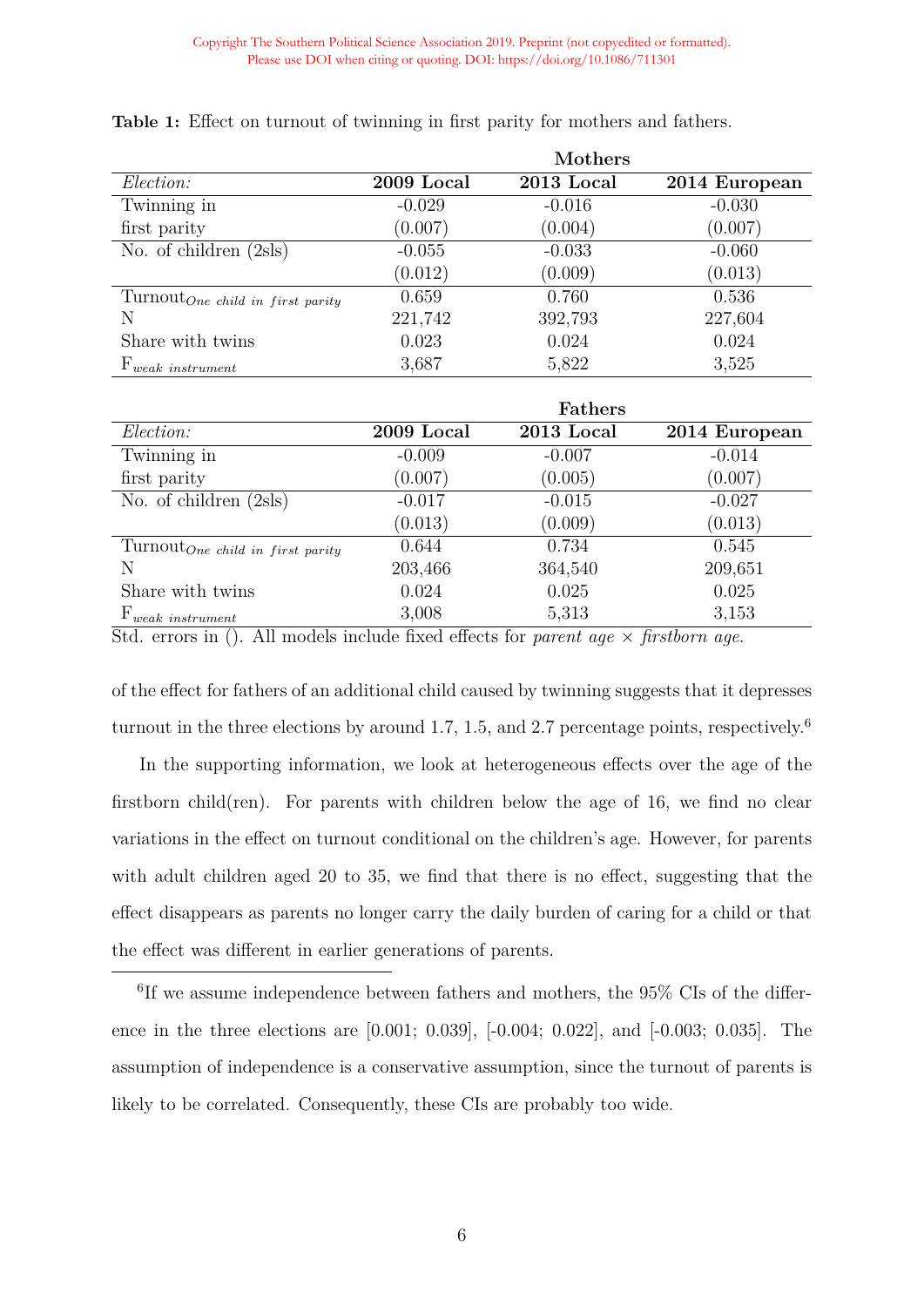### **Placebo and robustness tests**

A simple placebo test is to see if twinning predicts turning out in 2009 for parents who had their first child *after* that election. The models in Table [2](#page-7-0) are similar to the reduced form model in Table [1,](#page-6-0) but they predict turnout in 2009 for parents who had their first child approximately 30 weeks after that election or later.<sup>7</sup> The last available data are from January 1, 2015. Consequently, only parents who were old enough to vote in 2009 and had their first children between mid-2010 and that day are included. To avoid overfitting with the fixed effects, children's age is partitioned into only two groups within each of the parents' age groups and not to four as in the main models. The parents' age is partitioned into 20 groups instead of 25. From Table [2,](#page-7-0) we see that mothers and fathers were respectively 0.7 percentage points and 2.6 percentage points more likely to vote if they twinned later. If anything twinning predicts higher past voting, which indicates that if the main conclusions are biased, they underestimate the true effect on turnout.

<span id="page-7-0"></span>**Table 2:** Predicting turnout in 2009 by twinning after 2009.

|                                                     | Mothers | Fathers |
|-----------------------------------------------------|---------|---------|
| Twinning in first parity                            | 0.007   | 0.026   |
|                                                     | (0.012) | (0.014) |
| $\text{Turnout}_{\text{One child in first parity}}$ | 0.564   | 0.550   |
| N                                                   | 65,401  | 57,617  |
| Share with twins                                    | 0.024   | 0.022   |

Std. errors in (). All models include fixed effects for *parent age × firstborn age*.

Another concern may be that twinning is correlated with parental outcomes above and beyond what we are able to pick up with our fixed effects ([Farbmacher et al. 2018](#page-10-11)). In the supporting information, we show that although the fixed effects picks up most of the imbalance between parents who twin in their first parity and parents who do not, some imbalance persists in personal income, time spent in the hospital, and education. However, we also show that for the subset of our parents for whom we can control for pretreatment outcomes, including voting, the effect become more negative when we do so.8 In line with the placebo test, the robustness test suggests that if anything the

<sup>7</sup>From circa 12 weeks into the pregnancy, most parents know if they are having twins.

<sup>8</sup>As Statistics Denmark has only given us access to data starting in 2007, we cannot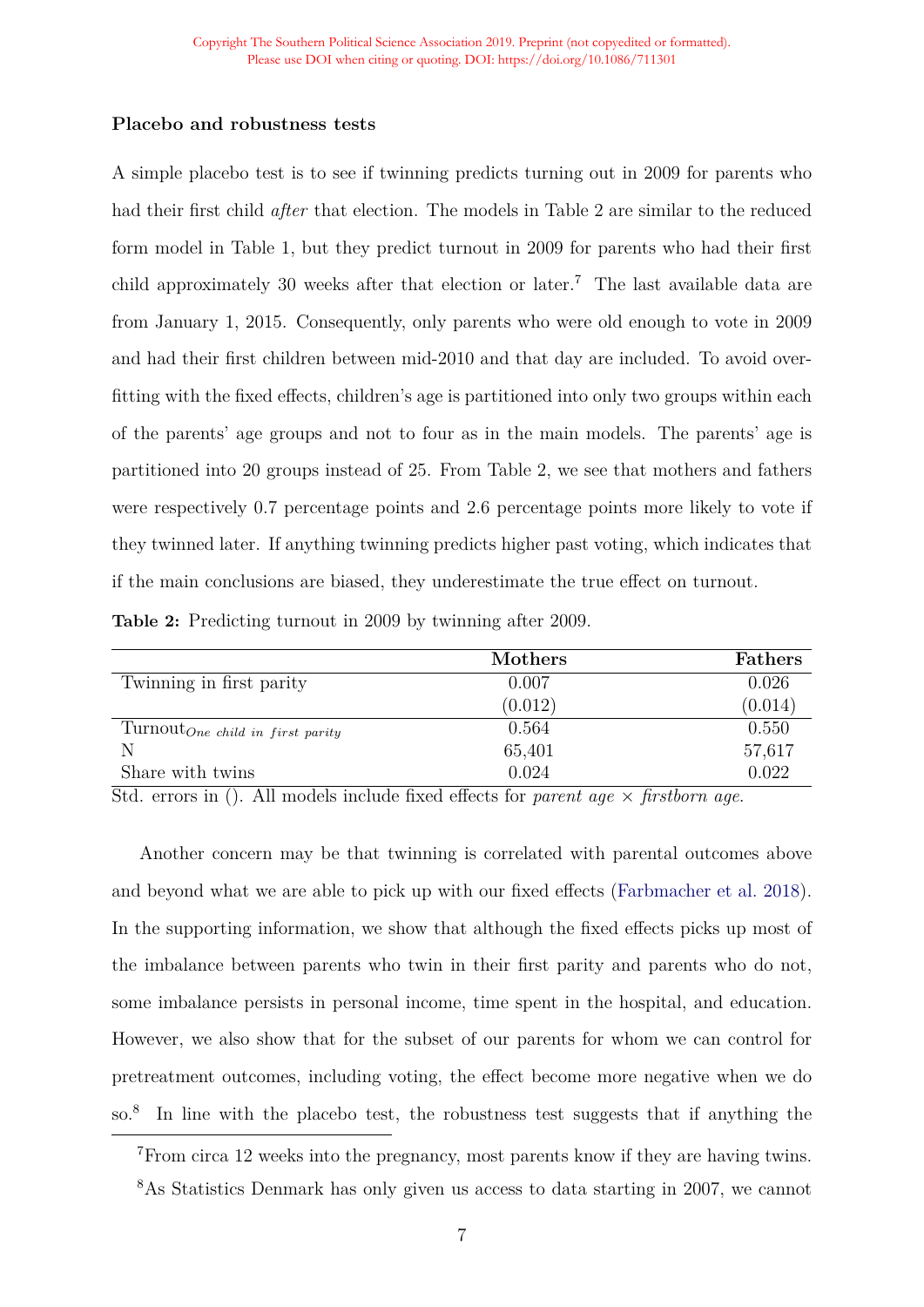negative effect of twinning we estimate is actually biased towards zero.

## **Discussion**

The paper contributes to the literature on how parenting shapes political behavior and attitudes [\(Jennings 1979,](#page-10-5) [Burns et al. 2001,](#page-10-6) [Plutzer 2002](#page-10-7), [Wolfinger and Wolfinger 2008](#page-10-8)). We have found that both mothers and fathers become less likely to vote by having an additional child at the same time as another due to twinning. We argue that the mechanism is that additional children place constraints on parents time arguably increasing the cost they suffer from using part of their day to vote. In the supporting information, we explore education, full time employment, personal income, and one health outcome as alternative mechanisms, but we find no support for any of them.

In the preanalysis plan, we did not specify any expectation that the effect would vary for mothers and fathers. However, previous studies have speculated that mothers would experience a stronger negative effect of children than fathers because mothers take on a larger responsibility as parents ([Jennings 1979](#page-10-5), [Burns et al. 2001\)](#page-10-6). Furthermore, mothers spend 50% more time than fathers on primary care for their children [\(Bonke 2009](#page-9-0)). The additional time an extra child requires place higher burdens on the mother, which should lead to twinning having a greater impact on the turnout of mothers than fathers.

We are left to speculate what the effect of transitioning to parenthood itself is. On the one hand, studies show that the marginal time Danish parents spend on a child is twice as high for a first child than for a second child ([Bonke 2009\)](#page-9-0). If time constraints depresses turnout, a negative effect of having an additional child at the same time as becoming a parent could come on top of a negative effect of becoming a parent. On the other hand, when people become parents they might start caring about the quality of child care and public schools, but they probably do not care twice as much if they become parents of two children at the same time. If twin parents care as much about public service provision as other parents, then we cannot rule out that for becoming a parent, any positive effect on turnout of increased self-interest induced by parenthood balances or is even larger than

control for pretreatment covariates for parents who had their first child earlier than that.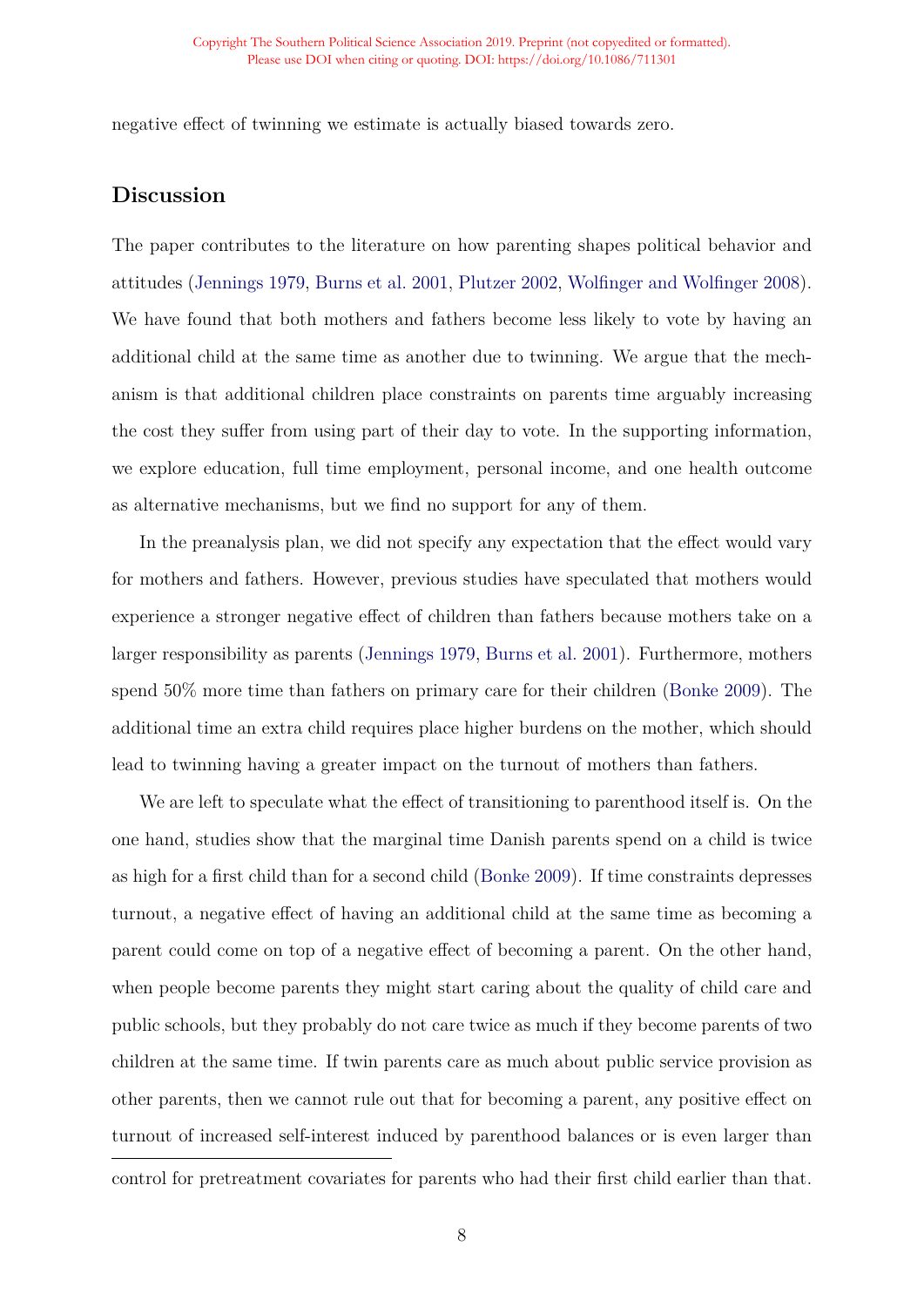any negative effect of having less time to vote. If so, becoming a parent in itself may not depress turnout; we might only see an effect when a second child arrive at the same time.

Finally, as for any instrument variable design, our strategy captures only the effect for those who are affected by it [\(Angrist et al. 2010](#page-9-2)). In our case, already four to seven years after twinning, parents of twins only have about half an additional child as we show in the supporting information. Furthermore, we only learn about the effect of an additional child through twinning, which may be different from having additional children in general making it relevant to consider the external validity ([Moffitt 2005\)](#page-10-12).

We would argue that our effect estimates are lower bounds of the effect of an additional child in general. First, parents make future fertility decisions based on twinning. The parents with an initial preference for two or more children who chose to have additional children could be the parents who find it easiest to have children. If so, their turnout could be least depressed by children. Second, parents may choose to increase the span between the first and any future parity. Child spacing should correlate negatively with the time constraints from children, and in turn have a positive effect on turnout since young children are more time consuming [\(Bonke 2009\)](#page-9-0). Both mechanisms suggests that the effect of additional children after twinning should be less negative than the effect of having an additional child in general. We cannot test this with our design, but leave it for future studies.

# **References**

- <span id="page-9-2"></span>Angrist, J., V. Lavy, and A. Schlosser (2010). Multiple experiments for the causal link between the quantity and quality of children. *Journal of Labor Economics 28* (4), 773–824.
- <span id="page-9-1"></span>Black, S. E., P. J. Devereux, and K. G. Salvanes (2005). The more the merrier? the effect of family size and birth order on children's education. *The Quarterly Journal of Economics 120* (2), 669–700.
- <span id="page-9-0"></span>Bonke, J. (2009). *Forældres brug af tid og penge på deres børn*. Odense: Syddansk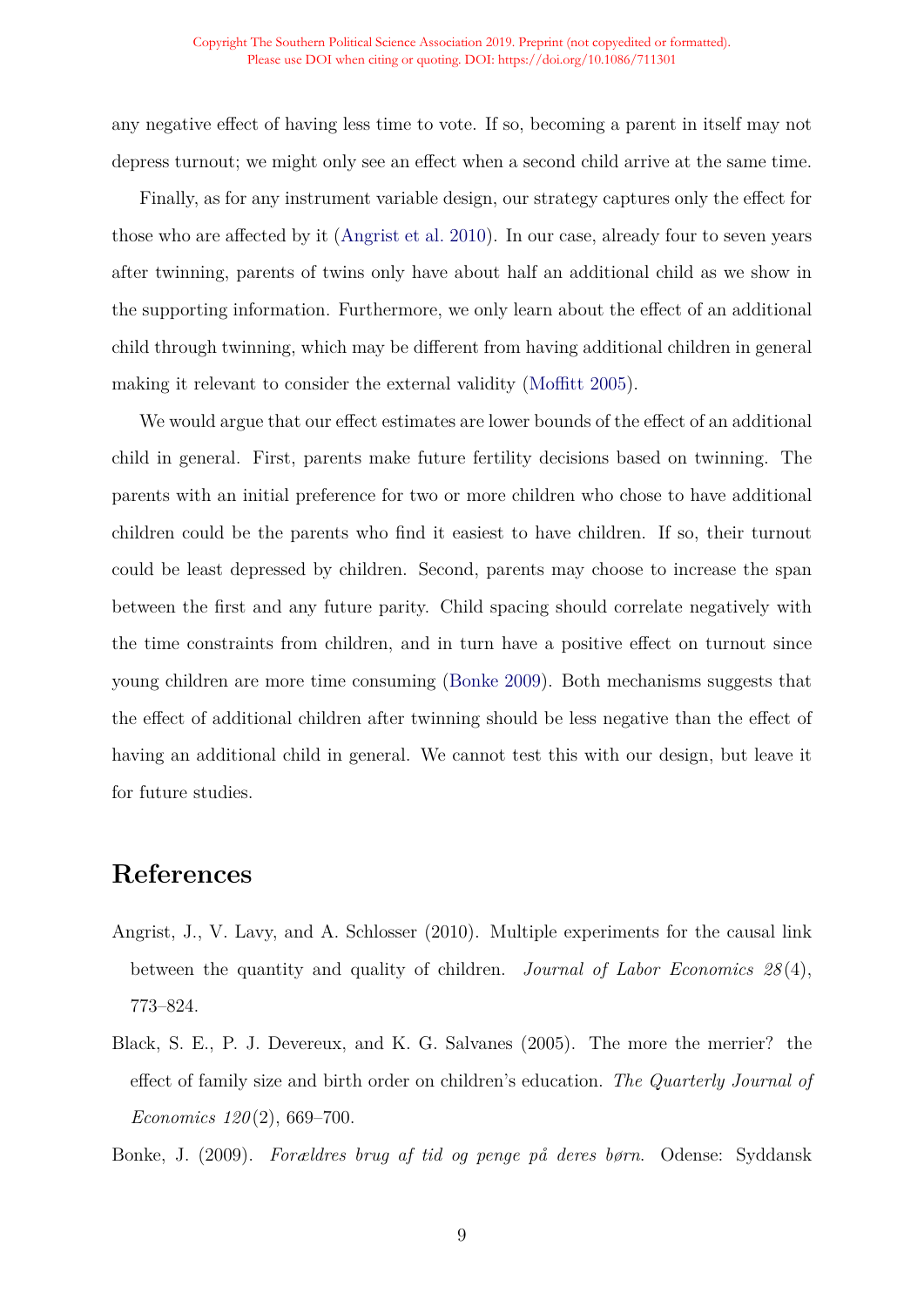Universitetsforlag.

- <span id="page-10-6"></span>Burns, N., K. L. Schlozman, and S. Verba (2001). *The private roots of public action*. Cambridge: Harvard University Press.
- <span id="page-10-3"></span>Dahlgaard, J. O. (2018). Trickle-up political socialization: The causal effect on turnout of parenting a newly enfranchised voter. *American Political Science Review 112* (3), 698–705.
- <span id="page-10-11"></span><span id="page-10-4"></span>Downs, A. (1957). An economic theory of democracy.
- Farbmacher, H., R. Guber, and J. Vikström (2018). Increasing the credibility of the twin birth instrument. *Journal of Applied Econometrics 33* (3), 457–472.
- <span id="page-10-2"></span>Glynn, A. N. and M. Sen (2015). Identifying judicial empathy: Does having daughters cause judges to rule for women's issues? *American Journal of Political Science 59* (1), 37–54.
- <span id="page-10-5"></span>Jennings, M. K. (1979). Another look at the life cycle and political participation. *American Journal of Political Science 23* (4), 755–771.
- <span id="page-10-12"></span>Moffitt, R. (2005). Remarks on the analysis of causal relationships in population research. *Demography 42* (1), 91–108.
- <span id="page-10-0"></span>Oswald, A. J. and N. Powdthavee (2010). Daughters and left-wing voting. *The Review of Economics and Statistics 92* (2), 213–227.
- <span id="page-10-10"></span>Pison, G., C. Monden, and J. Smits (2015). Twinning rates in developed countries: Trends and explanations. *Population and Development Review 41* (4), 629–649.
- <span id="page-10-7"></span>Plutzer, E. (2002). Becoming a habitual voter: Inertia, resources, and growth in young adulthood. *American political science review 96* (1), 41–56.
- <span id="page-10-9"></span>Rosenzweig, M. R. and K. I. Wolpin (1980). Life-cycle labor supply and fertility: Causal inferences from household models. *The Journal of Political Economy 88* (2), 328–348.
- <span id="page-10-1"></span>Washington, E. L. (2008). Female socialization: How daughters affect their legislator fathers. *American Economic Review 98* (1), 311–32.
- <span id="page-10-8"></span>Wolfinger, N. H. and R. E. Wolfinger (2008). Family structure and voter turnout. *Social forces 86* (4), 1513–1528.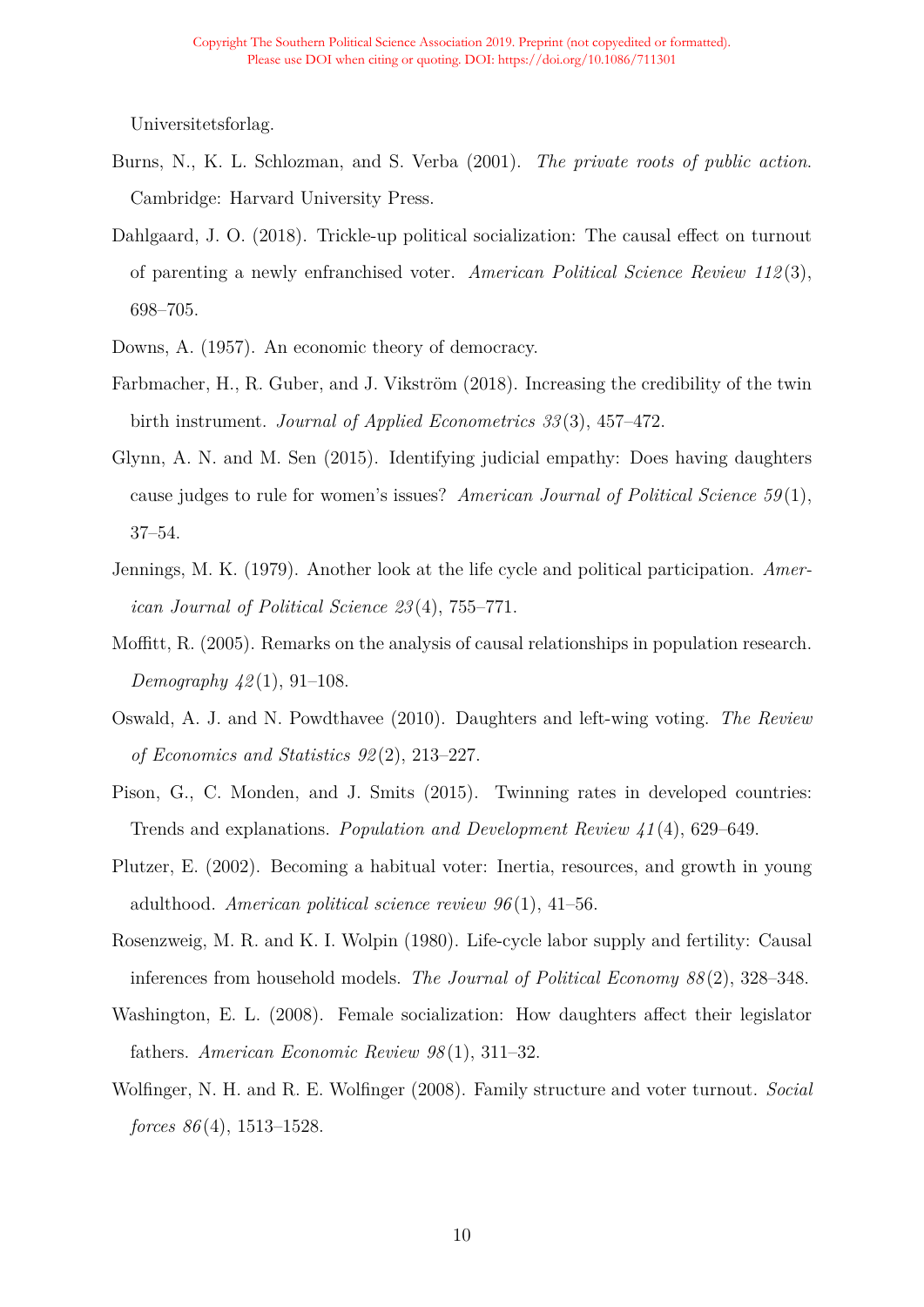# <span id="page-11-0"></span>Supporting information for: "Twice the trouble: Twinning and the cost of voting"

January 14, 2020

# **Contents**

| 1 Effect of twinning on number of children across election years | 1.  |
|------------------------------------------------------------------|-----|
| 2 Balance on covariates conditional on age of parent and child   | 3   |
| 3 Potential mechanisms                                           | 8   |
| 4 Comparing the effect over age of twins                         | 10. |
| 5 The effect of having two first children of same sex            | 13  |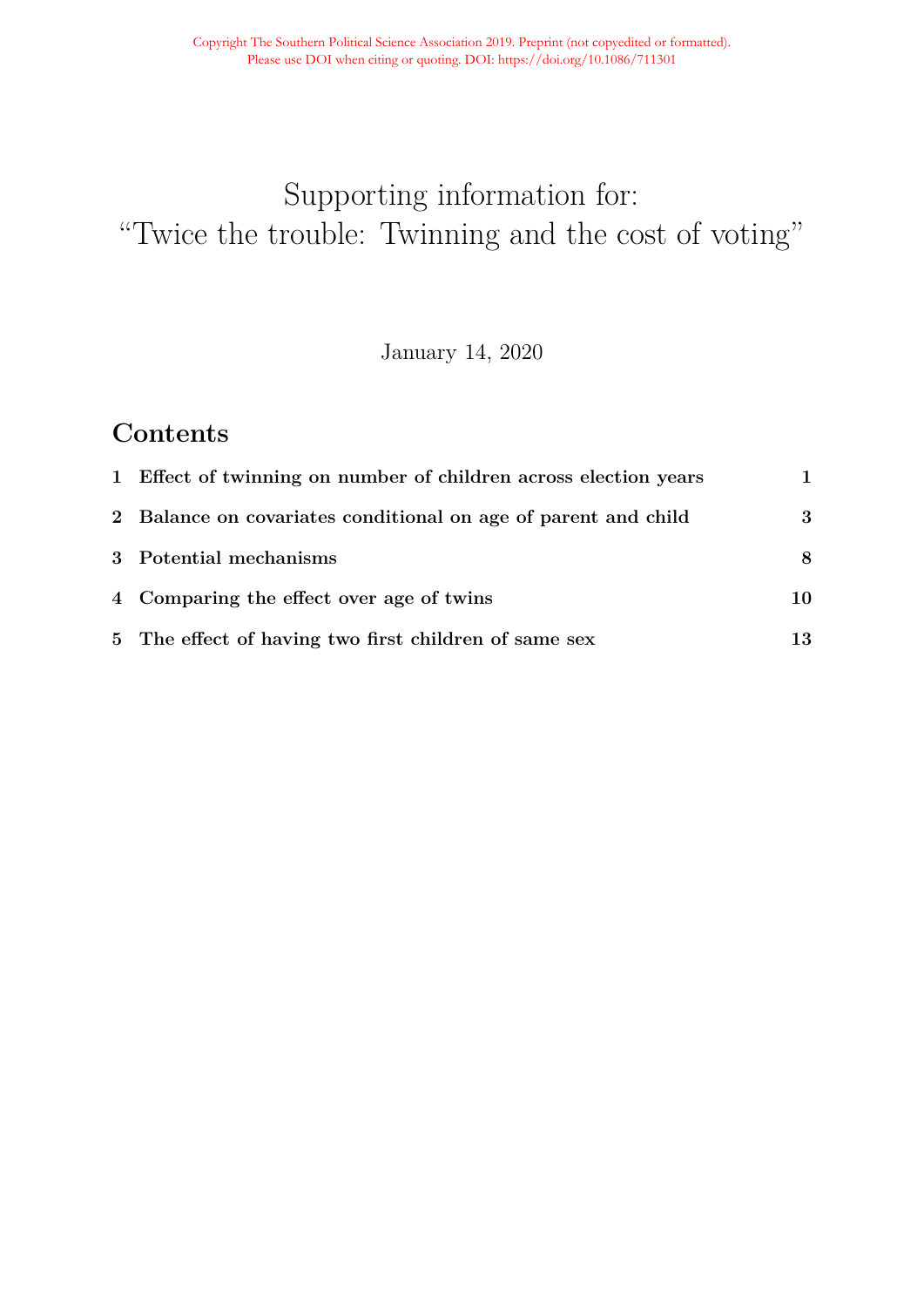# <span id="page-12-0"></span>**1 Effect of twinning on number of children across election years**

Twinning obviously induces an immediate shock to the number of children but parents could mitigate it over time if they choose not to have additional children following the first shock. If all parents have a preference for more than one child, we could imagine that parents who twinned in a first parity, say, sixteen years ago have the same number of children as parents who did not twin. In Figure [SI.1,](#page-13-0) we plot the effect twinning has on number of children across all three elections conditioned on how old the twins were at the election time. Unsurprisingly, for parents who twinned shortly before the election, there is a strong effect on number of children. We also see that the effect is smaller for older children, but even parents who twinned in their first parity twelve to fifteen years ago have around 0.4 additional children. Though, we do not estimate the effect per additional child, it is reassuring that twinning has a lasting, positive effect on number of children.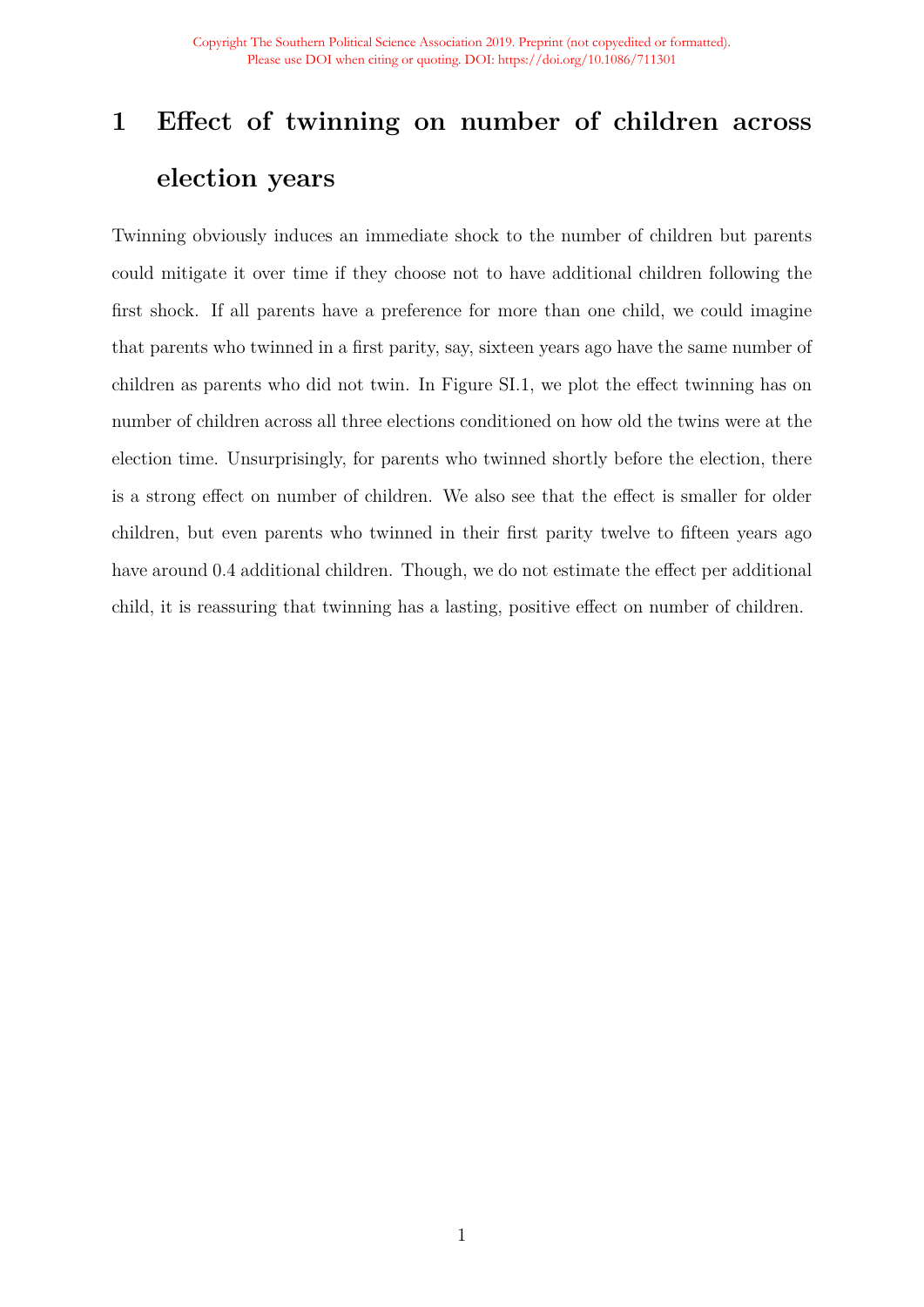

<span id="page-13-0"></span>Figure SI.1: Effect of twinning on number of children across election years.

The figure shows point estimates with 95% CIs.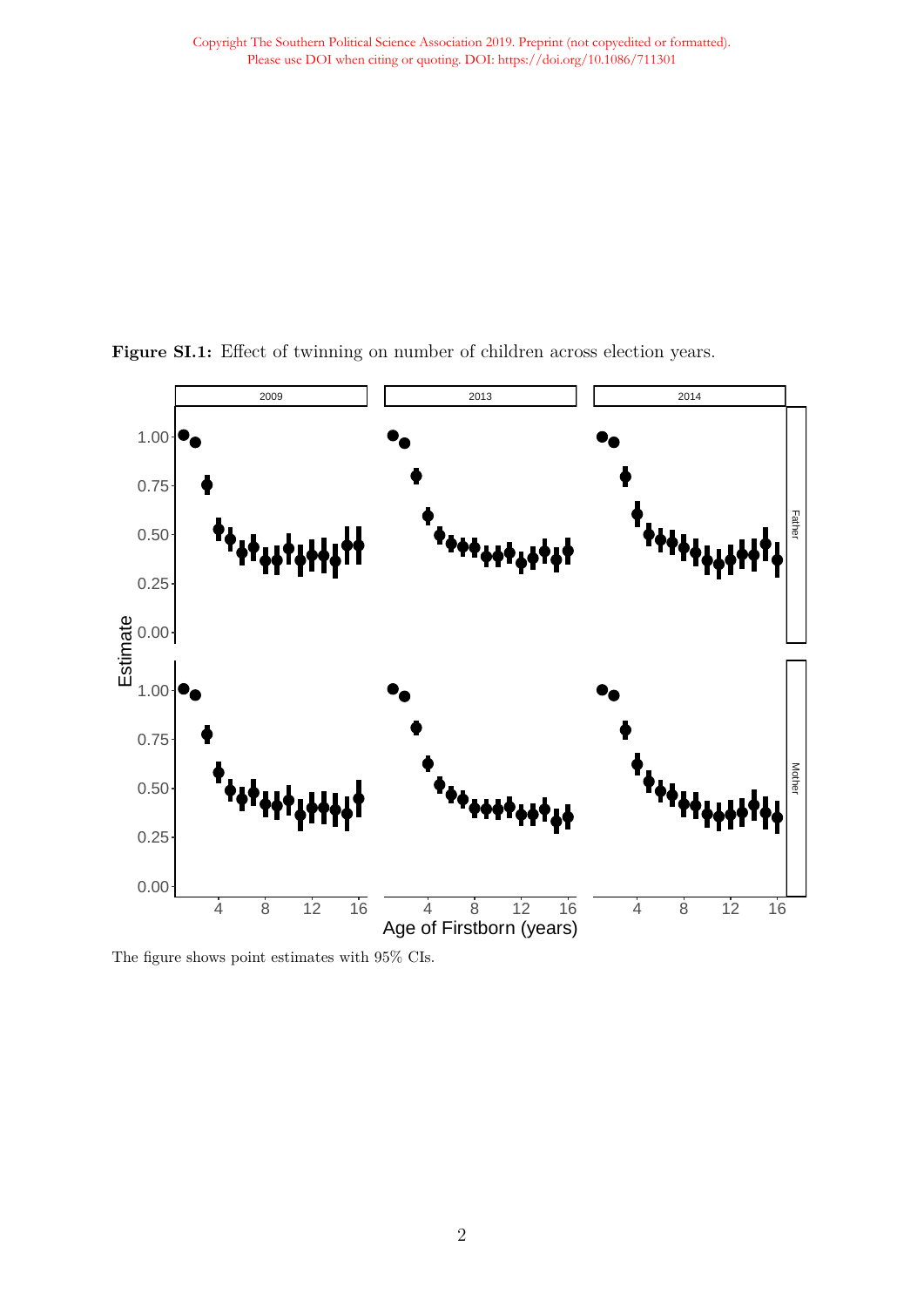# <span id="page-14-0"></span>**2 Balance on covariates conditional on age of parent and child**

In the paper, we present the effect of twinning after we condition on age and cohort fixed effects. This is the approach that we specified in our preanalysis plan. We also show that when estimate turnout in 2009 for people who became parents of twins after this election compared to people who had one child only, those who twin were slightly more likely to vote in the election prior to their parity.

A recent paper, however, finds preexisting differences in outcomes for Swedish parents who twin and parents who do not [\(Farbmacher et al. 2018\)](#page-26-0). This raises the question of the comparability between the two groups of parents that we study. For this paper, we only have access to data going back to 2005, which, for the majority of the parents we study, prohibits us from going back before they had twins to study pretreatment outcomes on variables that may be linked to both turnout and twinning such as education, income, country of origin, and maternal health.

Instead, we take a different approach to assessing the potential biases that may remain in our study. For each year from 2007 to 2014, the last year for which we have data, we explore if twinning in that year is predictive of outcomes one or two years before. We look at education, personal income, full time employment, being of Danish origin as defined by Statistics Denmark, and days spend in the hospital. For the days spend in hospital, we look at outcomes two years before. Parents who undergo medically assisted reproduction might spend some days in the hospital and they are also more likely to twin. By going back two years, we try to limit how much time people will have spent in the hospital due to circumstances related to their pregnancy.

In Figure [SI.2,](#page-15-0) we show two sets of estimates. The gray-shaded estimates show the mean differences between parents who have twins as firstborns and parents who have only one child in the first parity without correcting for the age of the parent. We estimate the mean difference each year from 2007 to 2014 and present the weighted average in Figure [SI.2.](#page-15-0) Therefore, the estimates are corrected for the children's cohort. The second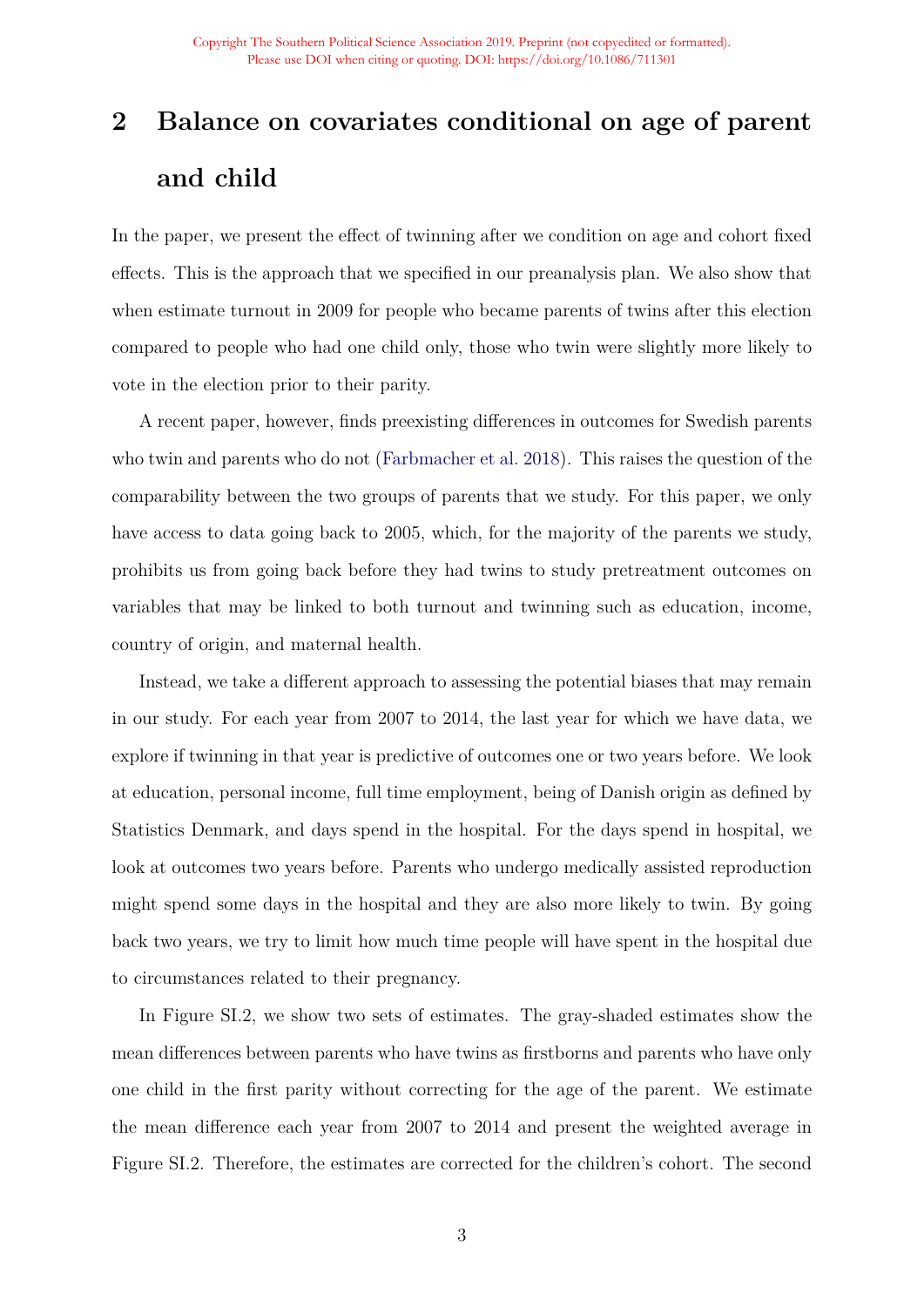

<span id="page-15-0"></span>**Figure SI.2:** Covariate balance conditional on age and cohort 2007-2014.

The figure shows point estimates with 95% CIs.

set of estimates, in black, are the estimates were we include fixed effect for the parents in each year. The figure shows that there are large differences between the groups before conditioning on age fixed effects. Many of these differences disappear after controlling for age, but some remain although they are dramatically reduced in scale. One exception is 'Days in hospital', where the differences between parents are fairly stable even after conditioning on age. One possible explanation for this is that the additional time spend in the hospital is related to medically assisted reproduction or previous, failed pregnancies. As we describe above, we do go back two years to limit the potential impact of this, but this is not necessarily sufficient.

The results in [SI.2](#page-15-0) shows that some imbalances remain in pretreatment covariates even after we condition on cohort and parents' age. One response to this would be to include control variables for these outcomes in our models. For each election we study, we could control for income, time spend in hospital, education, and full time employment that year. However, we are reluctant to do so as it would require us to condition on posttreatment variables; outcomes that are directly affected by twinning,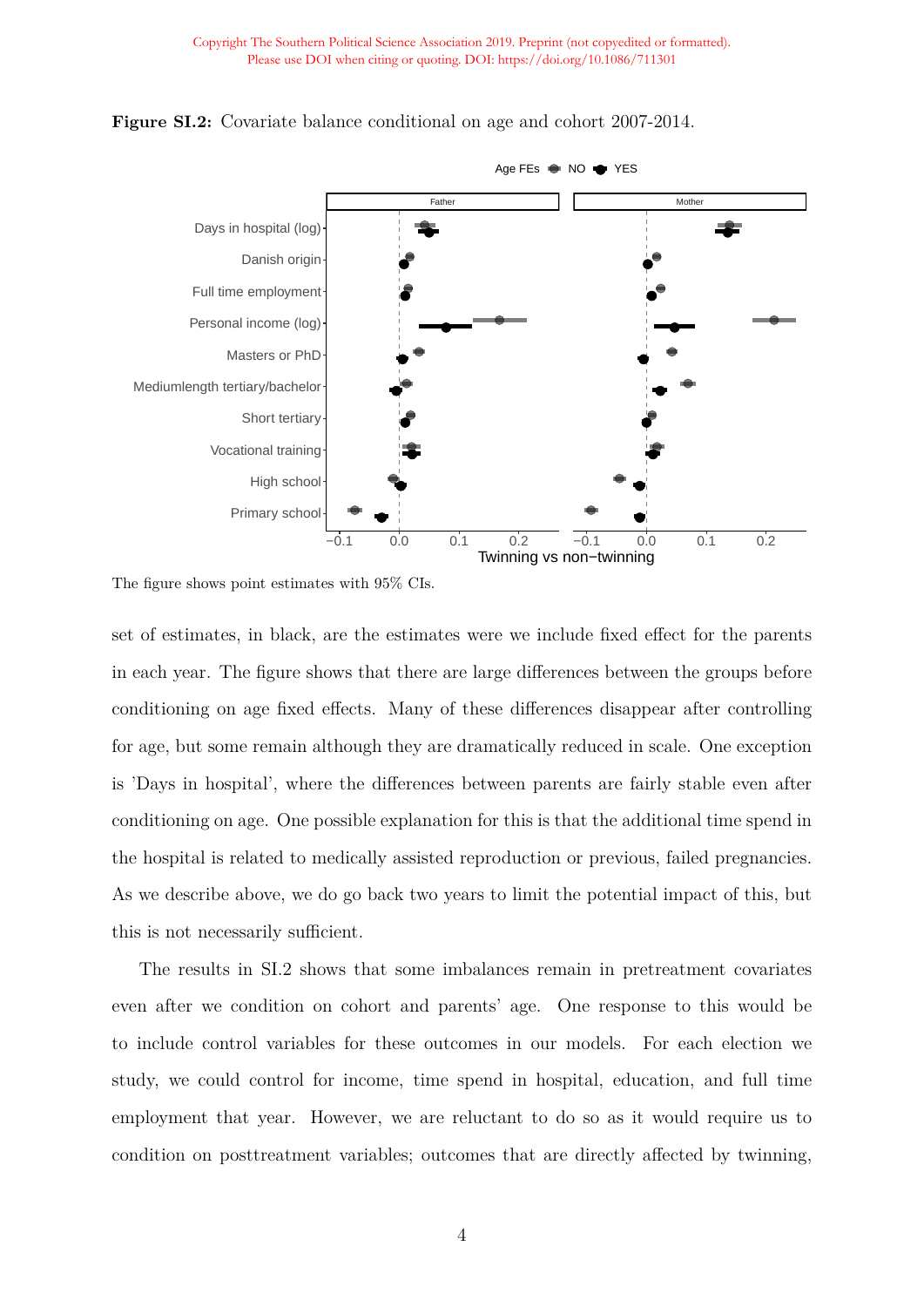#### Copyright The Southern Political Science Association 2019. Preprint (not copyedited or formatted). Please use DOI when citing or quoting. DOI: https://doi.org/10.1086/711301

but might also affect turnout. It is easy to imagine that time spend in the hospital, having full time employment, personal income, and even education could be affected by having an additional, unplanned child. Conditioning on posttreatment variables leads to well-known biases, and therefore we would be no better of by doing this [\(Montgomery](#page-26-1) [et al. 2018\)](#page-26-1).

Instead, we opt for another way to assess how much and in what direction the remaining imbalance may bias our results. Specifically, we look at the effect of twinning for everyone who had their first child between one month after the 2009 election and one month before the 2013 or 2014 election for whom we have turnout in both the 2009 and 2013 or 2014 election. For this subset of the parents in our study, we use three model specifications to look at the effect of twinning oon turnout in 2013 and 2014. In the first specification, we just use fixed effects for parents' and children's age. This is similar to what we do in the paper for the entire group of parents. In the second specification, we control for turnout in 2009. In the last specification, we also control for days in the hospital, being of Danish origin, having full time employment, personal income, and education all measured in 2007. Controlling for these outcomes may not be enough to rule out all omitted variables, but it should provide us an indication of the potential size and direction of the bias.

In table [SI.1,](#page-18-0) we present all three model specification in both the 2013 and 2014 elections. The first specification is similar to what we present in the paper, but the point estimates differ because we use only parents for whom we observe turnout in 2009 and who had their first child between the 2009 election and the election under study. Compared to the results in the paper the point estimates all remain negative; they are still larger for mothers than for fathers; they are of comparable size; and they are estimated with less precision, because we study fewer observations.

What happens when we control for 2009 turnout? For both fathers and mothers in both elections, the point estimates changes a little and they become more negative. Conditioning on 2007 pretreatment covariates has the same impact: the effect estimates again become slightly more negative for both mothers and fathers in both elections. Due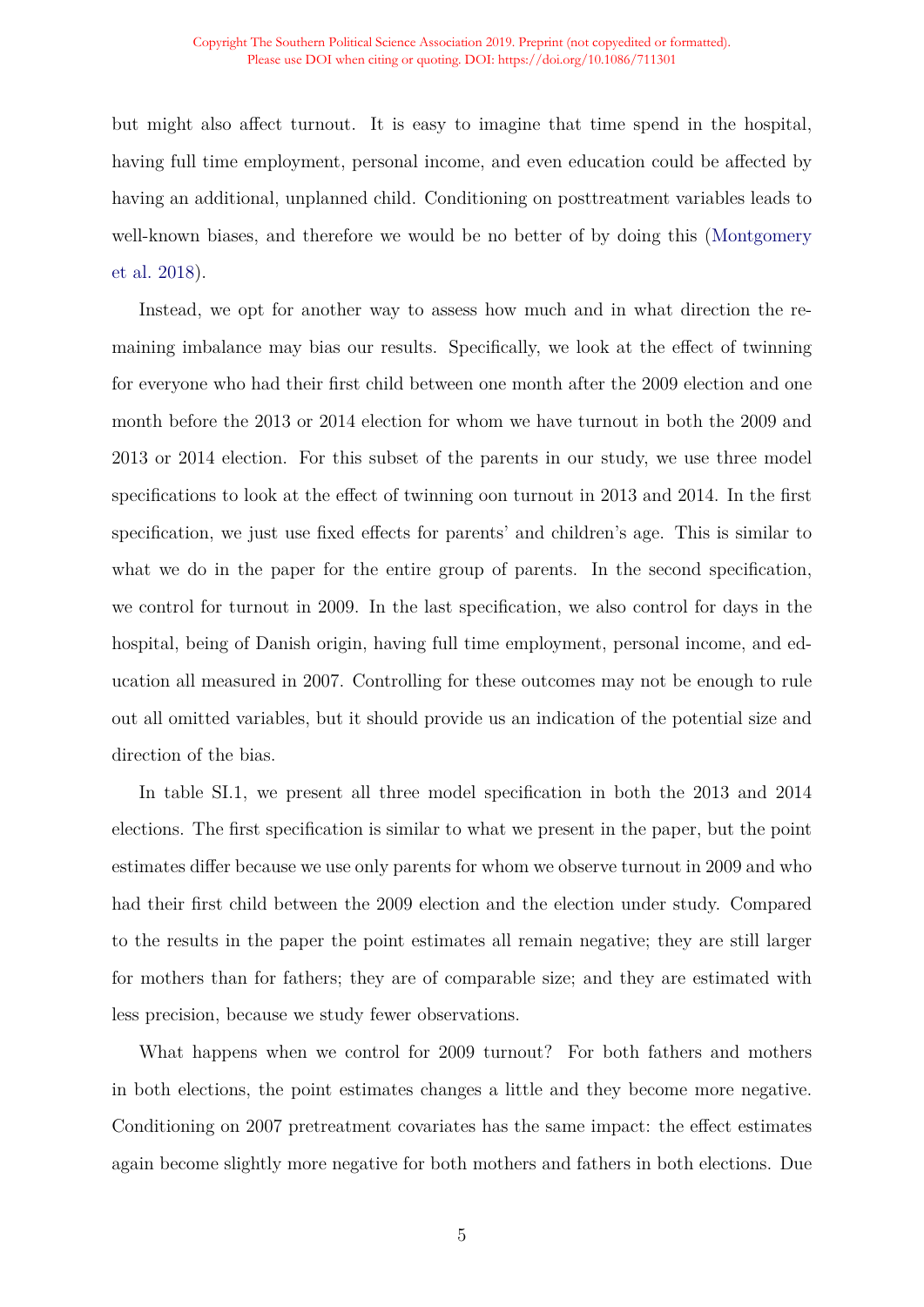#### Copyright The Southern Political Science Association 2019. Preprint (not copyedited or formatted). Please use DOI when citing or quoting. DOI: https://doi.org/10.1086/711301

to data limitations, we cannot repeat the analyses in [SI.1](#page-18-0) for all the parents for whom we have turnout data. However, we can say that if the results in [SI.1](#page-18-0) are representative of all parents, it suggests that any preexisting imbalances that we do not pick up with our fixed effects specification in the paper, will likely lead us to underestimate the negative impact of having an additional child from twinning. In other words, our estimate of the depressing effect on turnout may be a conservative estimate of the negative effect of having an additional child through twinning.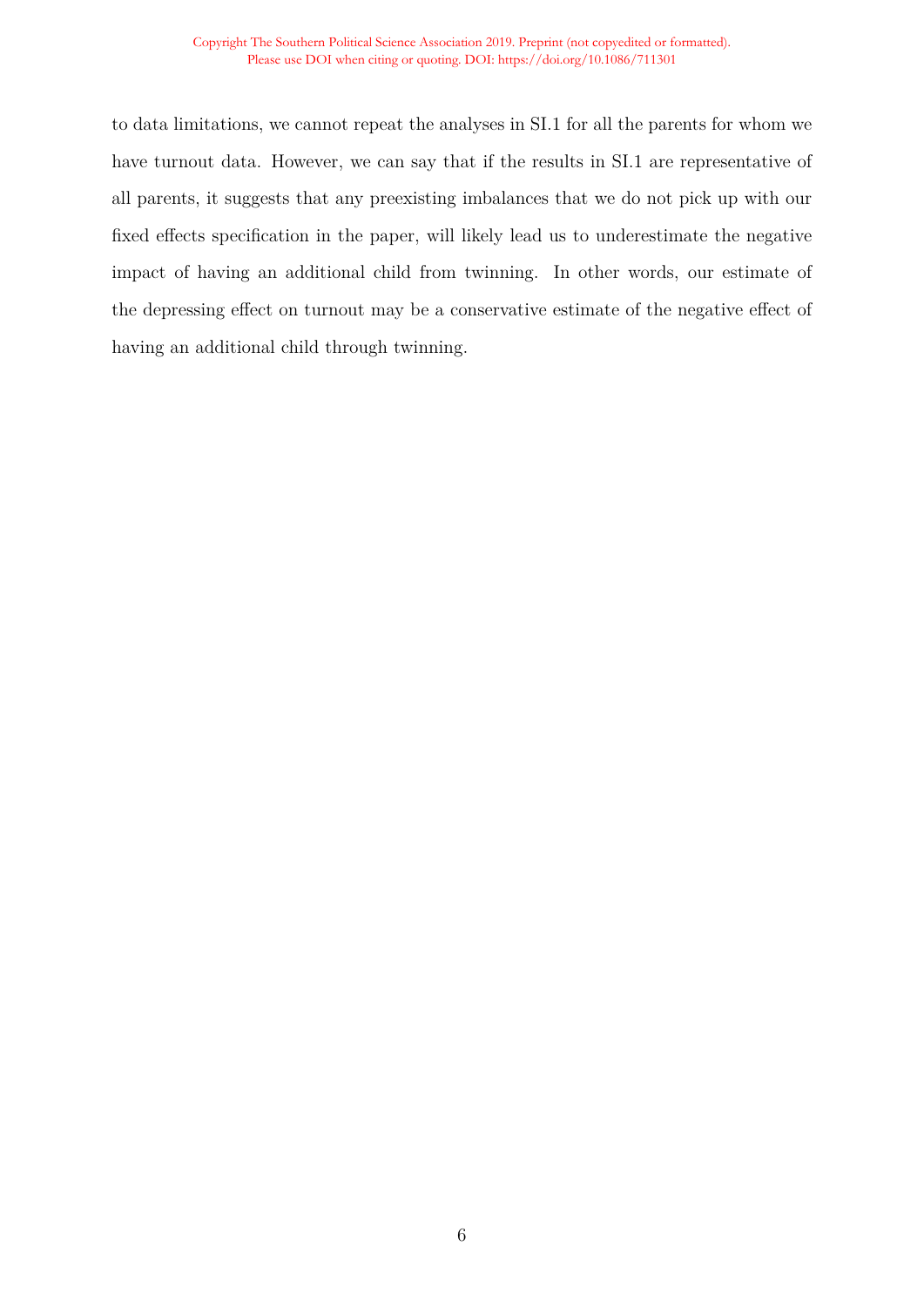<span id="page-18-0"></span>

| Ì                                 |
|-----------------------------------|
| contract contract of              |
|                                   |
| <b>Norwall for the company</b>    |
|                                   |
|                                   |
| ;<br>;<br>;                       |
| このこく くどくじゅんしゃ くじょく                |
| )<br>2<br>2<br>2                  |
| י<br>ו<br>۶<br>ا                  |
| ソンココ ・リー・リン                       |
| )<br>}<br>}<br>$\frac{1}{2}$<br>ĺ |

|                                 |                                |                                | Mothers                     |                               |                                                    |                                |
|---------------------------------|--------------------------------|--------------------------------|-----------------------------|-------------------------------|----------------------------------------------------|--------------------------------|
| Election:                       |                                | $2013$ $Local$                 |                             |                               | 2014 European                                      |                                |
| Iwinning in                     | $-0.031$                       | $-0.036$                       | $-0.038$                    | $-0.018$                      | $-0.019$                                           | $-0.022$                       |
| first parity                    | (0.012)                        | $\left( 0.011\right)$          | (0.011)                     | (0.016)                       | (0.015)                                            | (0.015)                        |
|                                 |                                |                                |                             |                               |                                                    |                                |
| No. of children (2sls)          | $[-0.055; -0.008]$<br>$-0.037$ | $[-0.057; -0.014]$<br>$-0.042$ | $[-0.06; -0.017]$<br>-0.045 | $[-0.049; 0.013]$<br>$-0.022$ | $[-0.048; 0.011]$<br>$-0.023$                      | $[-0.051; 0.008]$<br>$-0.027$  |
|                                 | $(0.014)$<br>[-0.064; -0.009]  | (0.013)                        | (0.013)                     | $(0.02)$<br>[-0.062; 0.017]   | (0.018)                                            | (0.018)                        |
|                                 |                                | $[-0.067; -0.016]$             | $[-0.071; -0.02]$           |                               | $[-0.058; 0.012]$                                  | $[-0.062; 0.008]$              |
| TumoutOne child in first parity | 0.721                          | 0.721                          | $0.721\,$                   | $0.548\,$                     | 0.548                                              | 0.548                          |
|                                 | 55,356                         | 55,356                         | 55,356                      | 40,761                        | 40,761                                             | 40,761                         |
| Share with twins                | 0.025                          | 0.025                          | 0.025                       | $0.024\,$                     | 0.024                                              | 0.024                          |
| $\rm F$ weak instrument         | 6,709                          |                                | $6,705$ YES                 | 4,008                         | $^{4,009}_{\rm YES}$                               |                                |
| $2009$ turnout                  | $\overline{N}$                 | 6,708<br>YES                   |                             | $\sum_{i=1}^{n}$              |                                                    | $\frac{4,004}{\text{YES}}$ YES |
| 2007 covariates                 | $\sum_{i=1}^{n}$               | $\sum_{i=1}^{n}$               | <b>YES</b>                  | $\overline{O}$                | $\sum_{i=1}^{n}$                                   |                                |
|                                 |                                |                                | Fathers                     |                               |                                                    |                                |
| Election:                       |                                | 2013 Local                     |                             |                               | 2014 European                                      |                                |
| Twinning in                     | $-0.017$                       | $-0.024$                       | $-0.025$                    | $-0.004$                      | $-0.012$                                           | $-0.014$                       |
| first parity                    | (0.013)                        | (0.013)                        | (0.012)                     | (0.017)                       | (0.016)                                            |                                |
|                                 | $[-0.042; 0.009]$              | $[-0.049, 0.002]$              | $-0.048$ ; $-0.001$         | $-0.037; 0.029]$              | $[-0.043; 0.020]$                                  | $(0.016)$<br>[-0.045; 0.018]   |
| No. of children (2sls)          | $-0.020$                       | $-0.028$                       | $-0.030$                    |                               | $-0.015$                                           | $-0.017$                       |
|                                 | (0.016)                        | (0.015)                        | (0.015)                     | $-0.005$<br>(0.022)           | (0.021)                                            | (0.020)                        |
|                                 | $[-0.051; 0.012]$              | $-0.058; 0.001]$               | $[-0.059; 0.000]$           | $[-0.048; 0.038]$             | $[-0.056; 0.026]$                                  | $[-0.056; 0.022]$              |
| TumoutOne child in first parity | 0.703                          | 0.703                          | 0.703                       | 0.561                         | 0.561                                              | 0.561                          |
|                                 | 48,823                         | 48,823                         | 48,823                      |                               |                                                    | 35,894                         |
| Share with twins                | 0.024                          | 0.024                          | 0.024                       | $35,894$<br>$0.023$           | 35,894<br>0.023                                    | 0.023                          |
| $\mathbf{F}$ weak instrument    | 5,387                          | 5,385                          | 5,391                       | $3,142$ NO                    | $\begin{array}{c} 3,140 \\ \text{YES} \end{array}$ | $\!3,144$                      |
| 2009 turnout                    | $\overline{N}$                 | <b>YES</b>                     | YES                         |                               |                                                    | YES                            |
| 2007 covariates                 | $\sum_{i=1}^{n}$               | $\sum_{i=1}^{n}$               | <b>XES</b>                  | $\sum_{i=1}^{n}$              | $\sum_{i=1}^{n}$                                   | <b>XEX</b>                     |
|                                 |                                |                                |                             |                               |                                                    |                                |

Std. errors in () and 95% CI in []. All models include fixed effects for *parent age* × *firstborn age*.

Std. errors in () and 95% CI in []. All models include fixed effects for parent age  $\times$  firstborn age.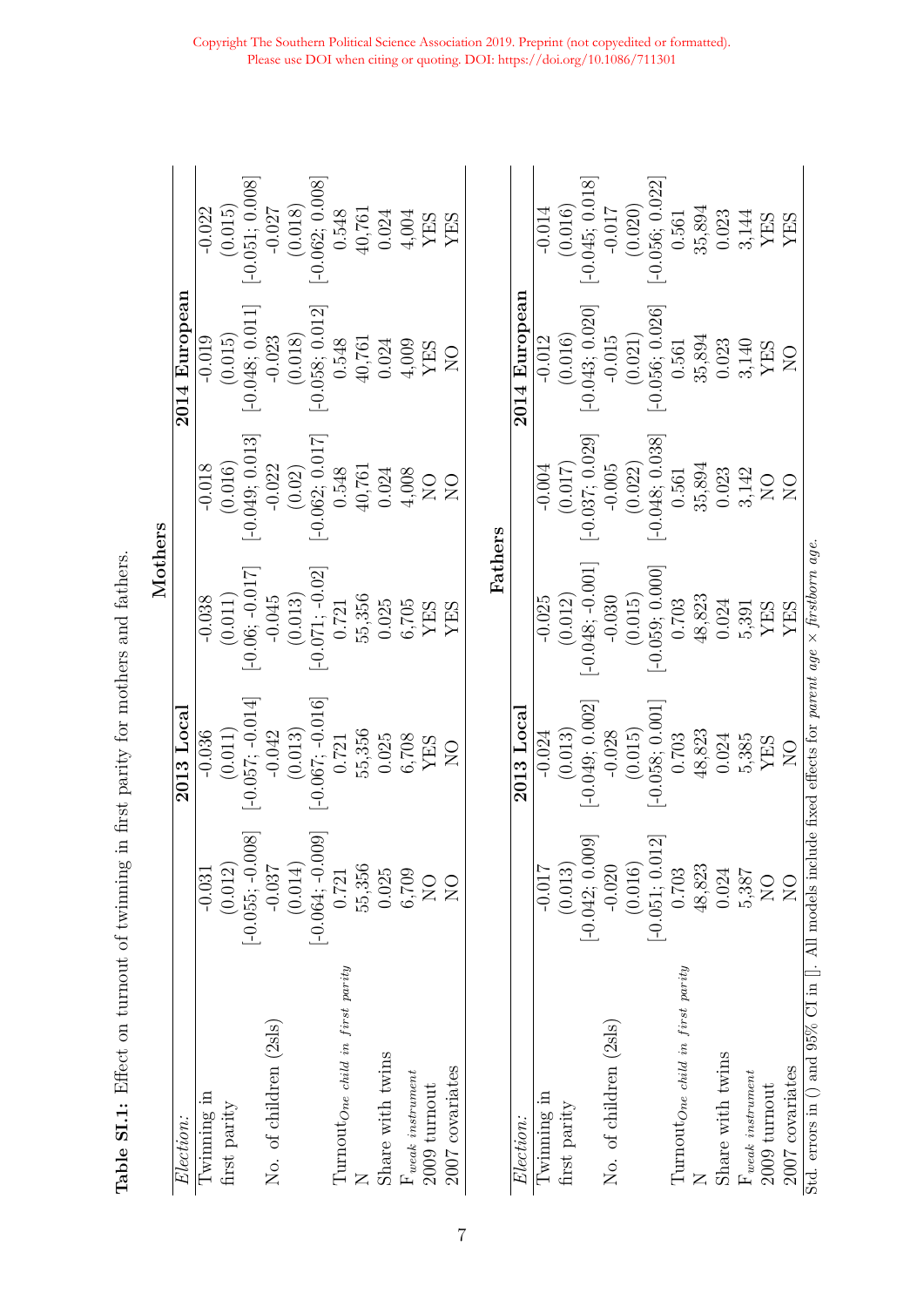# <span id="page-19-0"></span>**3 Potential mechanisms**

In the section above, we looked at the effect for parents who had their first child after 2009 conditional on a set of covariates. Some of these covariates may also be potential mechanisms. Twinning could affect how much education parents have time to complete, whether parents take full time employment, and their personal income. Long term complications following a twin birth could also have a negative effect on maternal health. All of these outcomes could in turn affect turnout, which means that they could be competing mechanisms to an increased cost of voting; the mechanism we argue for in the paper.

As we discuss above, we are cautious about controlling for these posttreatment outcomes. We can, however, ask if any of them are affected by twinning. In Figure [SI.3,](#page-20-0) we show the effect of twinning on time spend in the hospital, full time employment, personal income, and different educational categories for the parents in 2013 and 2014. As in Figure [SI.1,](#page-18-0) we include only parents who had their first child after the 2009 election and for whom we have turnout in 2013 or 2014. That implies that in each election, we are looking at the same subset of voters in Figure [SI.3](#page-20-0) as we did in [SI.1.](#page-18-0) As outcome measures, we use the variables measured at the end of the year prior to the election. We still use fixed effects for age of parents and cohort of the child. For each outcome, we also condition on each of the variables measured in 2007 as we saw in Figure [SI.2](#page-15-0) that the fixed effects did not capture all of the pretreatment imbalance in the outcomes.

The results in Figure [SI.3](#page-20-0) show that twinning does not seem to affect any of the potential mechanisms. Out of thirty-six 95% CIs only one excludes zero. Considering the fact that we are not adjusting for multiple comparisons, this is plausibly a fluke. The results in Figure [SI.3](#page-20-0) does not prove our proposed mechanism. They do, however, cast doubt on any of the variables included in the analysis as the mechanism. If these outcomes are on average unaffected by twinning, it seems implausible that any effect on them from twinning should be depressing turnout.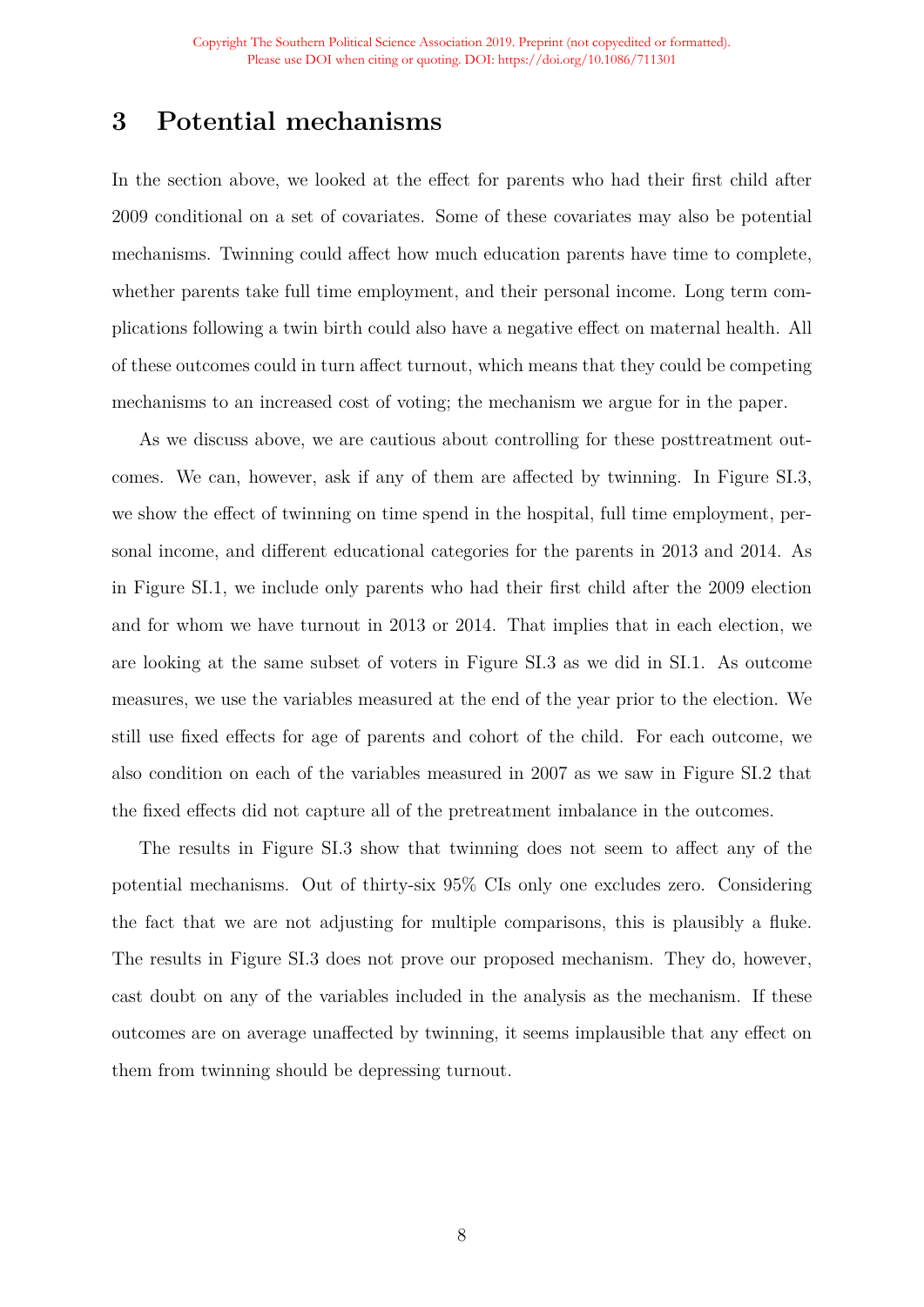<span id="page-20-0"></span>**Figure SI.3:** Effect of twinning on potential mechanisms.



The figure shows point estimates with 95% CIs. The models include fixed effects for parents' and childrens' age.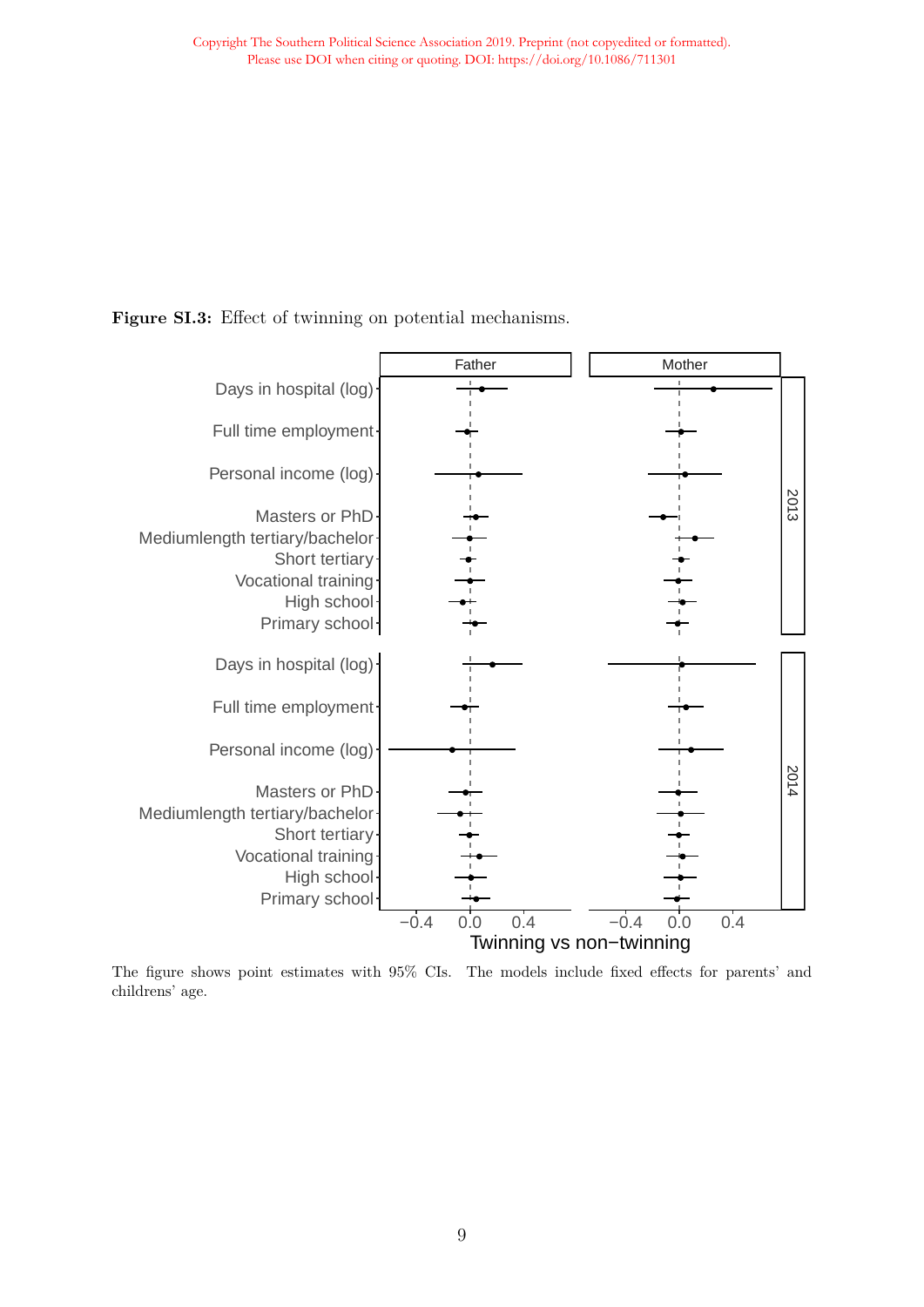# <span id="page-21-0"></span>**4 Comparing the effect over age of twins**

If we believe that a time constraint is the mechanism underlying the negative effect on turnout of twinning, we could imagine that the constraint would fade over time if older children are less time consuming. On the other hand, children could take up the same amount of time regardless of their age or take up even more time as they age. This also suggests that the burden imposed by an additional child from twinning could belittle over time. If parents who do not twin catch up on the time they spend parenting, the effect should be strong among parents with young children and small if existing at all among parents with older children. In Figure [SI.4,](#page-22-0) we explore if it is so. For each election, we plot the effect of twinning on turnout conditional on the firstborn child's age. Overall, there is no clear trend between age of the firstborn and the effect of twinning on turnout indicating that the effect does not vanish within the first sixteen years of the twins life.

There is no indication that parents who only have one child in the first parity catch up in the first 16 years. An alternative explanation for the lasting, negative effect of an additional child is that parents may fall into a habit of not voting [\(Meredith et al.](#page-26-2) [2009,](#page-26-2) [Coppock and Green 2015\)](#page-26-3). Because they spend so much time parenting, parents may lose touch with what is going on in politics, which could leave them disconnected in future elections. They may also experience non-voting and find that it did not have severe consequences for them, which could make them less motivated to vote in future elections. To explore is there is a lasting effect on turnout of twinning, we plot the effect on turnout of twinning for parents whose children were between 20 and 35 on Election Day in Figure [SI.5.](#page-23-0) Arguably, when children reach this age, they discontinue to have an immediate effect on parents' turnout.

The results show that parents with older twins are not less likely to vote. Only in 2014 are mothers with twins aged 20 to 35 slightly less likely to vote, but this may just as well be a fluke, when we consider the full set of results. Does this mean that there is not a persistent negative effect of twinning? Not necessarily. It could be that parents are less likely to vote for some years and then gradually return to a "natural" level of voting. Another caveat is that, as an implication of what we saw in Figure [SI.1,](#page-13-0) parents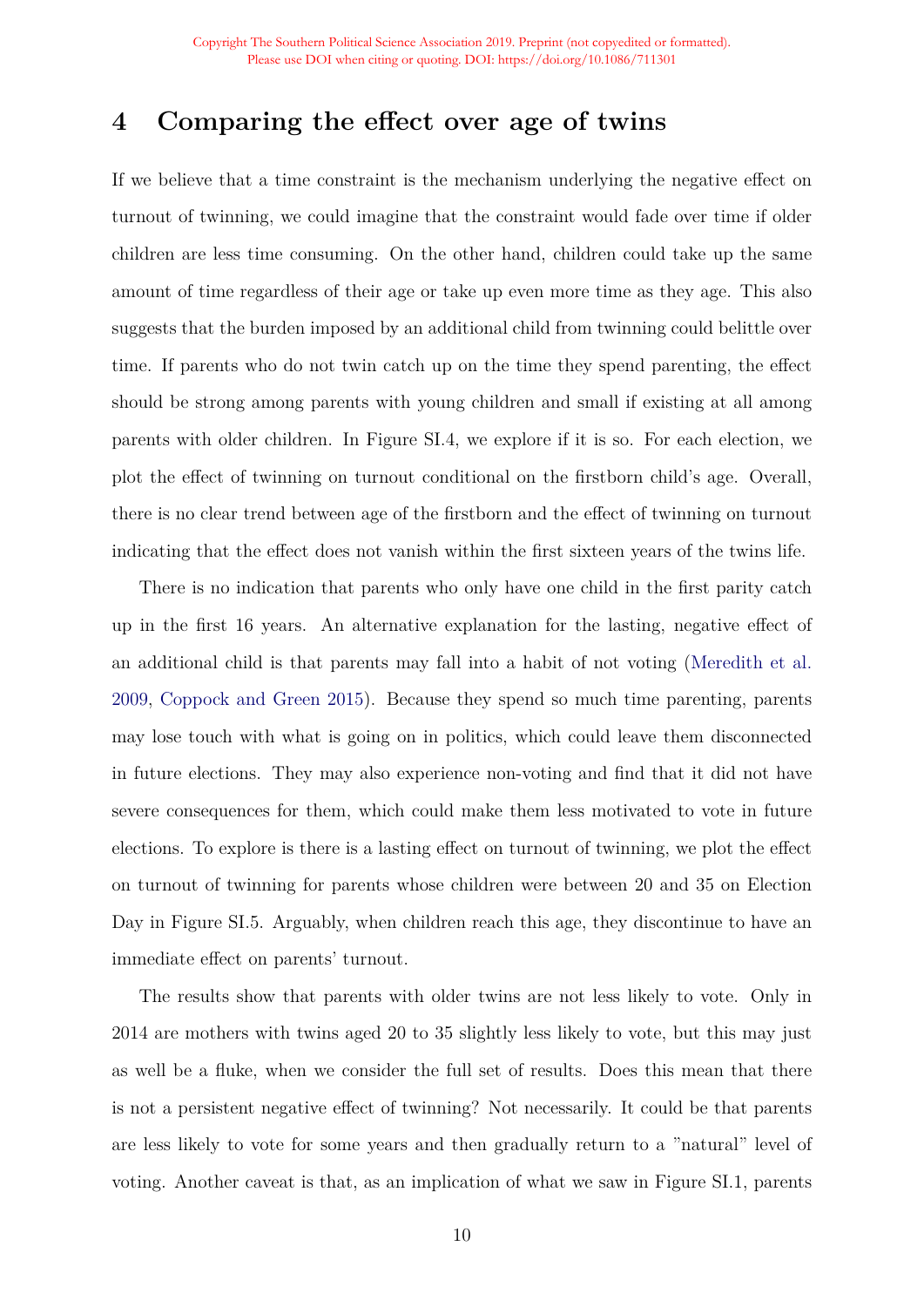

<span id="page-22-0"></span>**Figure SI.4:** Effect of twinning on turnout across election years conditional on age of firstborn.

The figure shows point estimates with 95% CIs. The models include fixed effects for parents' and childrens' age.

who twin will have fewer children later on. That implies that the parents of twins aged 20 to 35 are *less* likely to have younger, possibly time consuming, children who may still live at home. $<sup>1</sup>$  $<sup>1</sup>$  $<sup>1</sup>$ </sup>

<sup>1</sup>Another important caution concerning the heterogeneity across age of the children is that the differences in effects are not causally identified. For instance, we do not know if any (lack of) difference between the parents with the youngest and oldest children are caused by the children growing older, if they are generational differences, or if they express something else.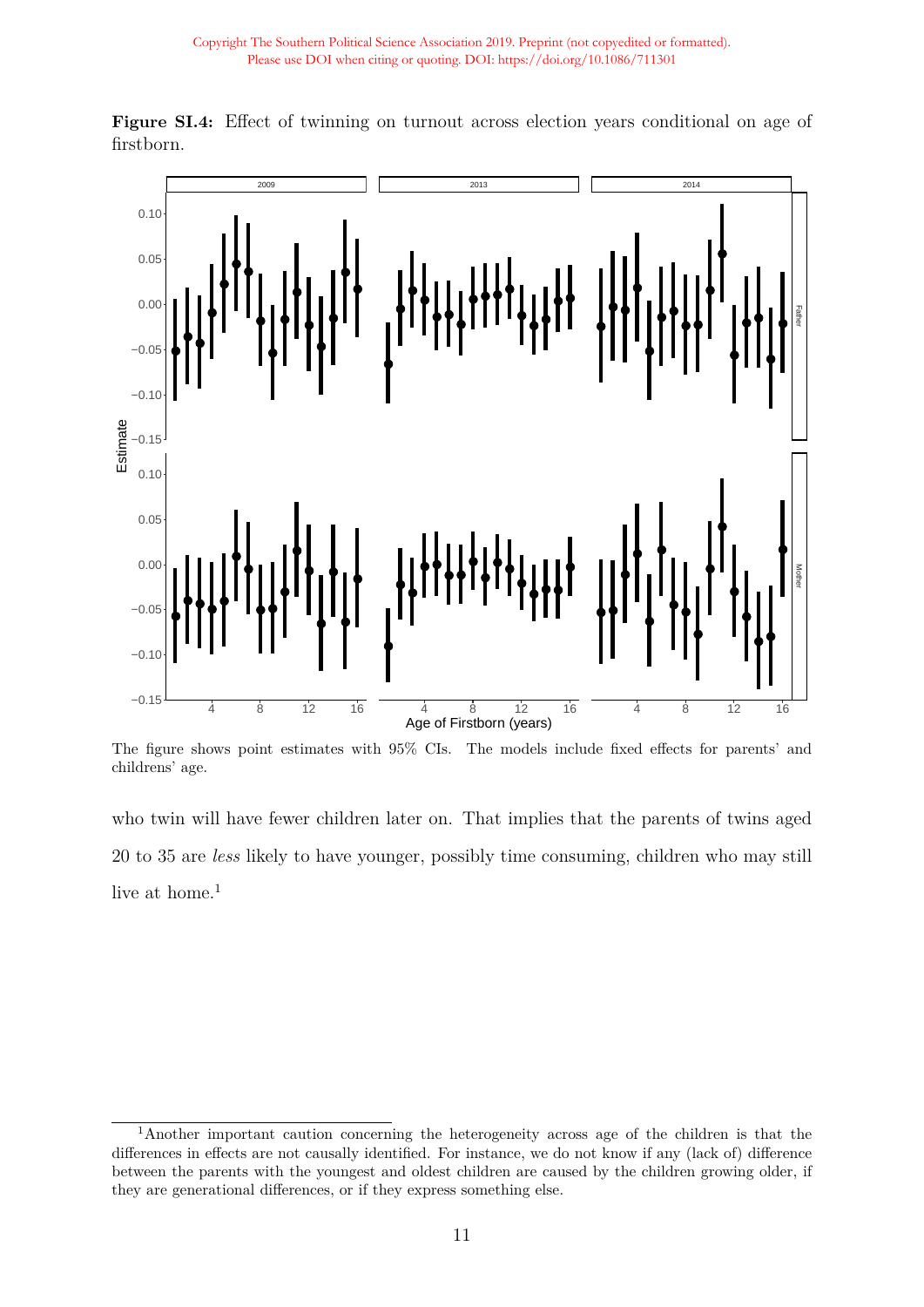<span id="page-23-0"></span>**Figure SI.5:** Effect of twinning on turnout across election years for parents with firstborns aged 20-35.



The figure shows point estimates with 95% CIs. The models include fixed effects for parents' and childrens' age.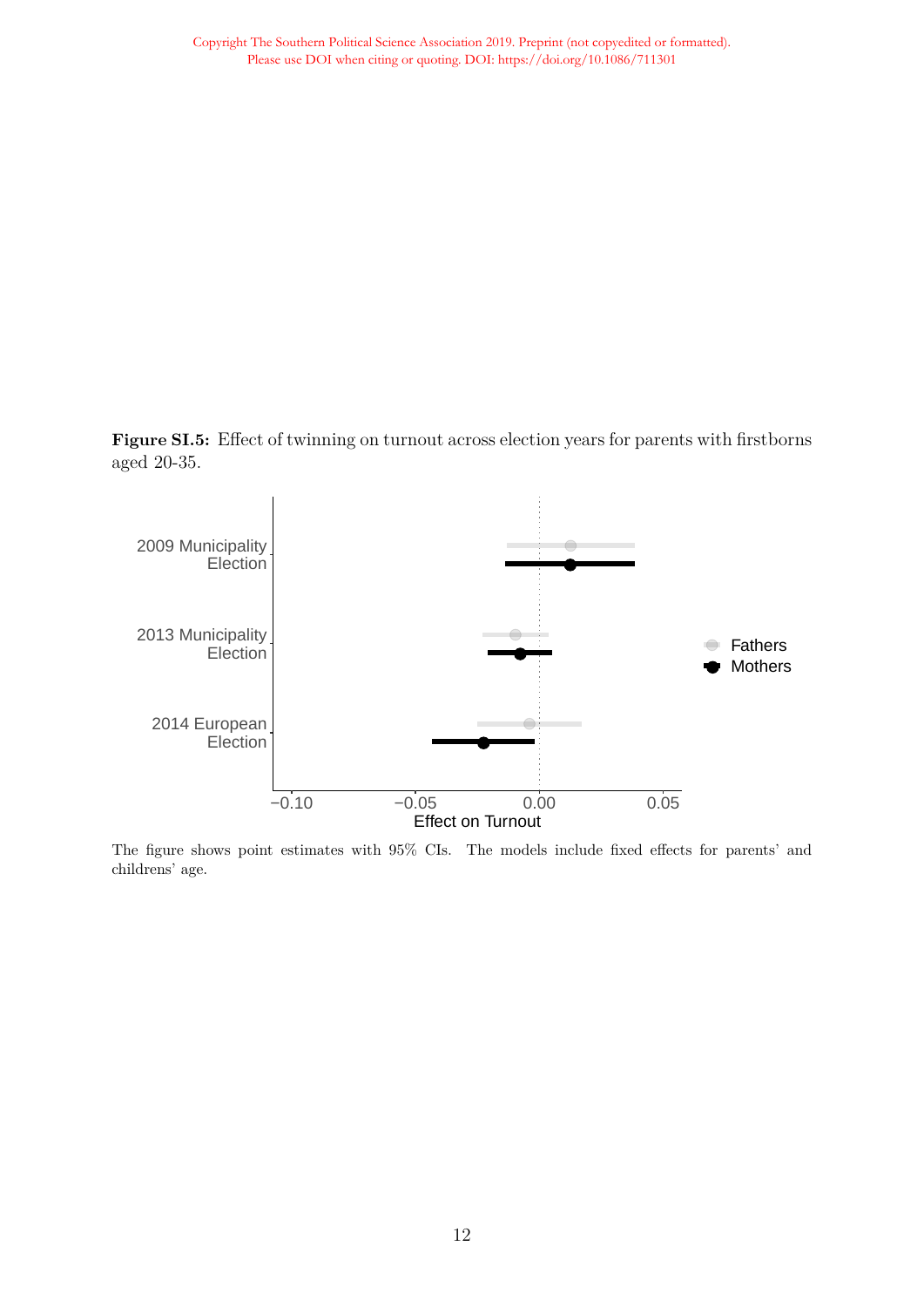# <span id="page-24-0"></span>**5 The effect of having two first children of same sex**

In the preanalysis plan, we intended to include a second instrument for the number of children that parents have. Specifically, we wanted to rely on the fact that when Danish parents have their first two children be of same sex, they are more likely to choose to have a third child, arguably because they have a preference for a mixed gender composition of their children [\(Statistics Denmark 2014\)](#page-26-4). However, due to the instrument being too weak and also space limitations of the short paper format, we have moved these analyses for the Supporting Information.

|                                                 |                   | Mothers           |                   |
|-------------------------------------------------|-------------------|-------------------|-------------------|
|                                                 | Turnout           | Turnout           | Turnout           |
|                                                 | 2009 Local        | 2013 Local        | 2014 European     |
| Two first children                              | 0.001             | 0.000             | 0.000             |
| same sex                                        | (0.002)           | (0.001)           | (0.002)           |
|                                                 | $[-0.003; 0.004]$ | $[-0.002; 0.003]$ | $[-0.004; 0.004]$ |
| No. of children (2sls)                          | 0.019             | 0.007             | 0.004             |
|                                                 | (0.04)            | (0.026)           | (0.046)           |
|                                                 | $[-0.06; 0.097]$  | $[-0.044; 0.059]$ | $[-0.086; 0.094]$ |
| $Turnout_{two\ first\ children\ opposite\ sex}$ | 0.709             | 0.803             | 0.579             |
| N                                               | 234,072           | 462,449           | 255,678           |
| $F_{weak\ instrument}$                          | 360.4             | 622.9             | 338.5             |
|                                                 |                   |                   |                   |
|                                                 |                   | <b>Fathers</b>    |                   |
|                                                 | Turnout           | Turnout           | Turnout           |
|                                                 | 2009 Local        | 2013 Local        | 2014 European     |
| Two first children                              | 0.003             | 0.000             | 0.002             |
| same sex                                        | (0.002)           | (0.001)           | (0.002)           |
|                                                 | $[-0.001; 0.007]$ | $[-0.003; 0.002]$ | $[-0.002; 0.006]$ |
| No. of children $(2sls)$                        | 0.181             | $-0.005$          | 0.181             |
|                                                 | (0.131)           | (0.088)           | (0.197)           |
|                                                 | $[-0.077; 0.439]$ | $[-0.178; 0.168]$ | $[-0.205; 0.567]$ |
| $Turnout_{two\ first\ children\ opposite\ sex}$ | 0.694             | 0.776             | 0.583             |
| N                                               | 211,403           | 426,399           | 233,684           |
|                                                 |                   |                   |                   |

<span id="page-24-1"></span>**Table SI.2:** Effect on turnout of having two first children of same sex.

Std. errors in () and 95% CI in []. All models include fixed effects for *parent age* × *firstborn age*.

In Table [SI.2,](#page-24-1) we present two sets of results. First, we compare parents who had children of the same sex in their first two parities to parents who had children of mixed sex. Second, we use this as an instrument for the number of children that parents subsequently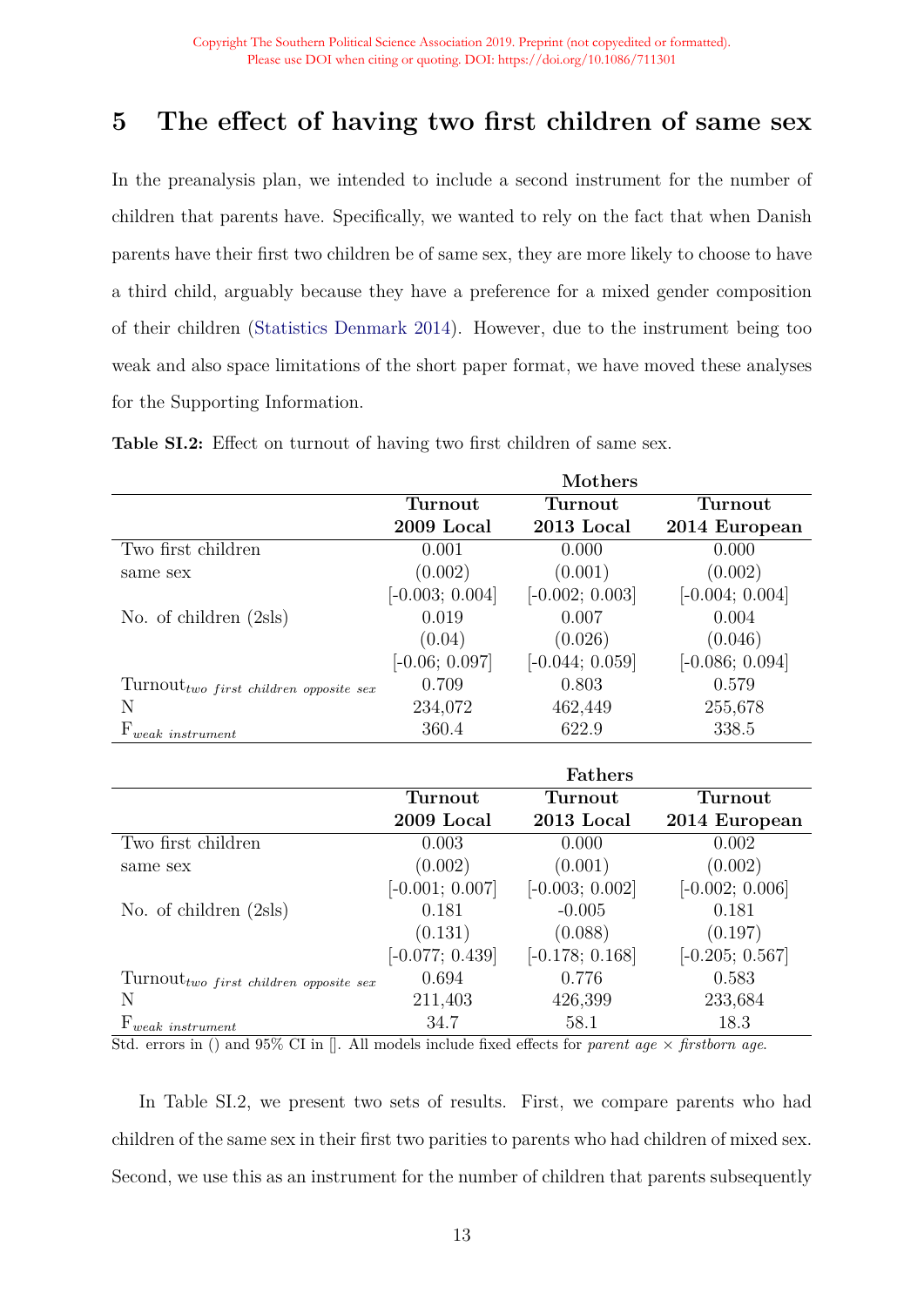have in a two-stage least-squares model. The results show that there is no meaningful difference between parents with same sex and mixed sex children. The reduced form estimates are all virtually zero and relatively precisely estimated due to the large number of parents. The effect of an additional child is close to zero in all cases, except for fathers in 2009 and 2014, where the point estimates in both elections are 18.1 percentage points.

However, the precision of the two-stage least-squares estimates reveals why we are skeptical of using the sex composition as an instrument. The standard errors blow up, because parents only become marginally more likely to have an additional child. In Figure [SI.1](#page-13-0) above, we showed that twinning has a large and lasting effect on the number of children that people choose to have. In Table [SI.3,](#page-25-0) we show that having two children of the same sex has a much weaker impact on the number of children parents have. **Table SI.3:** Effect on number of children of having two first children of same sex.

<span id="page-25-0"></span>

|                                               |                 | Mothers         |                 |
|-----------------------------------------------|-----------------|-----------------|-----------------|
|                                               | No. of children | No. of children | No. of children |
|                                               | 2009 Local      | $2013$ Local    | 2014 European   |
| Two first children                            | 0.045           | 0.043           | 0.041           |
| same sex                                      | (0.002)         | (0.002)         | (0.002)         |
|                                               | [0.041; 0.05]   | [0.04; 0.047]   | [0.037; 0.046]  |
| No. of children <sub>two</sub> first opp. sex | 2.226           | 2.229           | 2.208           |
| N                                             | 234,072         | 462,449         | 255,678         |
|                                               |                 |                 |                 |
|                                               |                 | <b>Fathers</b>  |                 |
|                                               | No. of children | No. of children | No. of children |
|                                               | 2009 Local      | 2013 Local      | 2014 European   |
| Two first children                            | 0.015           | 0.014           | 0.010           |
| same sex                                      | (0.003)         | (0.002)         | (0.002)         |

N 211,403 426,399 233,684 Std. errors in () and 95% CI in []. All models include fixed effects for *parent age* × *firstborn age*. The table show how many children parents have if their first two children are of opposite sex and how many additional children they have if the children are of mixed sex.

No. of children*two f irst opp. sex* 2.313 2.325 2.313

 $[0.010; 0.020]$   $[0.011; 0.018]$   $[0.006; 0.015]$ 

An alternative interpretation of the results in Table [SI.2](#page-24-1) is that the effect is null for the small subset of parents who have a third child, because their first two children were of the same sex. Although, the increase in the number of children is small, the number of parents in the analysis is large enough to identify a sizable effect, especially for mothers. If the null results are indeed driven by parents not being affected, a *post hoc*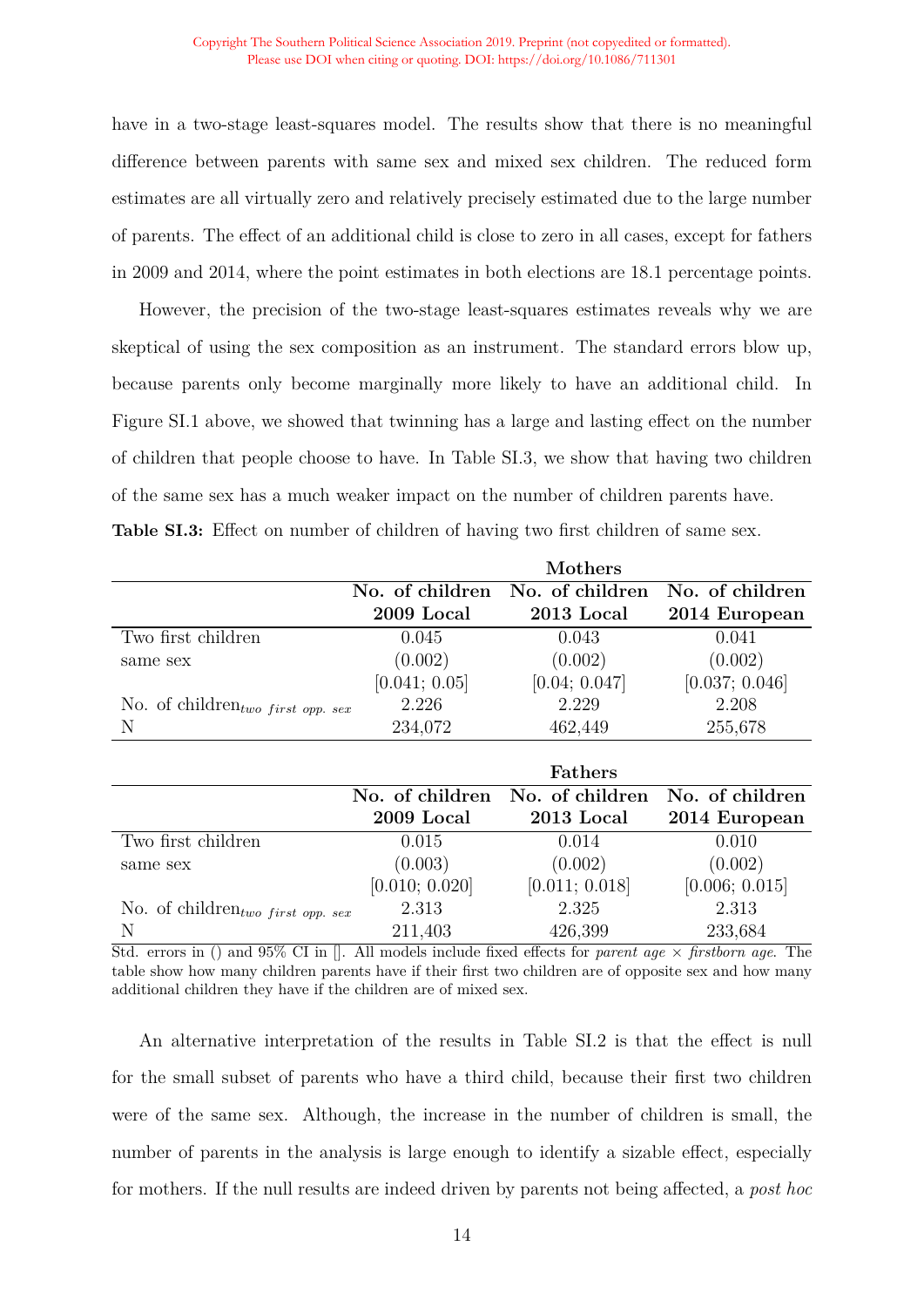speculation is that choosing to have an additional child after having two of the same sex is substantially different than having an additional child from twinning. When twinning the additional child is assigned simultaneously with one's first child, arguably putting an intense stress on parents time. The stress from a third child that parents' choose to have would arguably be less severe. Furthermore, parents may not choose the sex of their first two children, but they do choose if and when to have the third child. It could be the case that only the parents whose turnout is unaffected by an additional child choose to have a third child.

# **References**

- <span id="page-26-3"></span>Coppock, A. and D. P. Green (2015). Is voting habit forming? new evidence from experiments and regression discontinuities. *American Journal of Political Science*.
- <span id="page-26-0"></span>Farbmacher, H., R. Guber, and J. Vikström (2018). Increasing the credibility of the twin birth instrument. *Journal of Applied Econometrics 33* (3), 457–472.
- <span id="page-26-2"></span>Meredith, M. et al. (2009). Persistence in political participation. *Quarterly Journal of Political Science 4* (3), 187–209.
- <span id="page-26-1"></span>Montgomery, J. M., B. Nyhan, and M. Torres (2018). How conditioning on posttreatment variables can ruin your experiment and what to do about it. *American Journal of Political Science 62* (3), 760–775.
- <span id="page-26-4"></span>Statistics Denmark (2014). Børns køn uafhængigt af søskendes køn. [http://www.dst.](http://www.dst.dk/nytpdf/22535) [dk/nytpdf/22535](http://www.dst.dk/nytpdf/22535).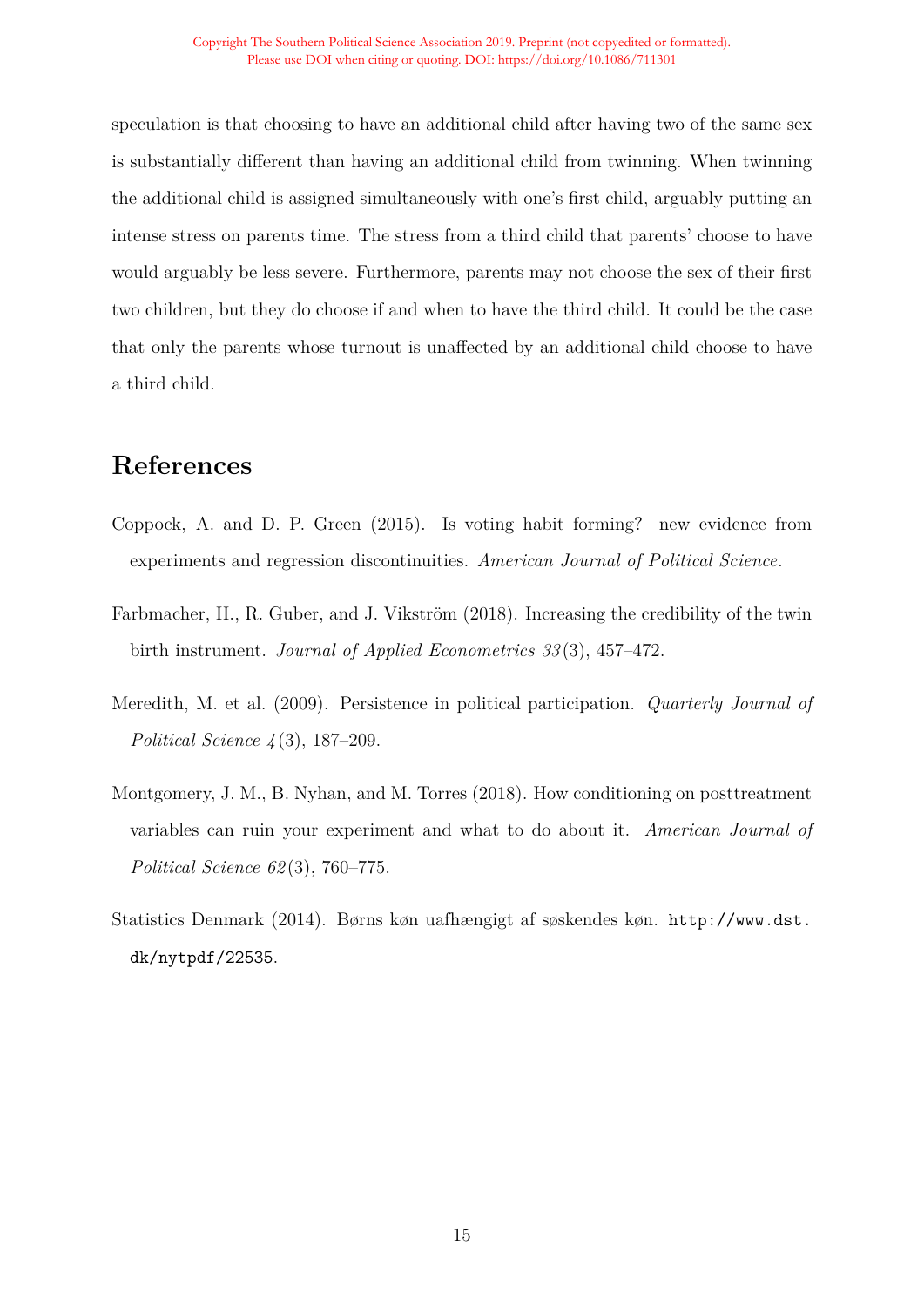# Preanalysis plan for 'Twins, Self-interest, and Voting'

*22 March 2016*

In the canonical, rational model of voter turnout, voters choose to vote if their perceived reward or utility is positive (Riker and Ordeshook 1968). That is if the cost outweighs the benefit of seeing one's preferred alternative win times the probabiliy of casting the pivotal vote plus the sense of duty associated with voting. Formally, people vote if:

$$
C < p * B + D
$$

The purpose of this study is to use as-if random variation induced in the B-term to see if voting increases with B. Furthermore, the study is situated in a countrywide municipality election where the probability of casting the decisive vote varies. Therefore, the study aims to test if the exogenous variation in the B-term matters more in settings where the probabiliy of casting the pivotal vote is higher.

### **Research Design and data**

The study utilize individual level turnout data from a countrywide study of voter turnout in the Danish municipality elections of 2009 and 2013, the 2014 European Parliament election. In 2009 and 2014 turnout data is available for only the approximately 60 percent of voters. Turnout for more than 99 percent of the voters is available for 2013.

The municipalities in Denmark are among the main welfare service providers with budgetary and service discretion over domains including though not limited to child care, public school, and elder care. Service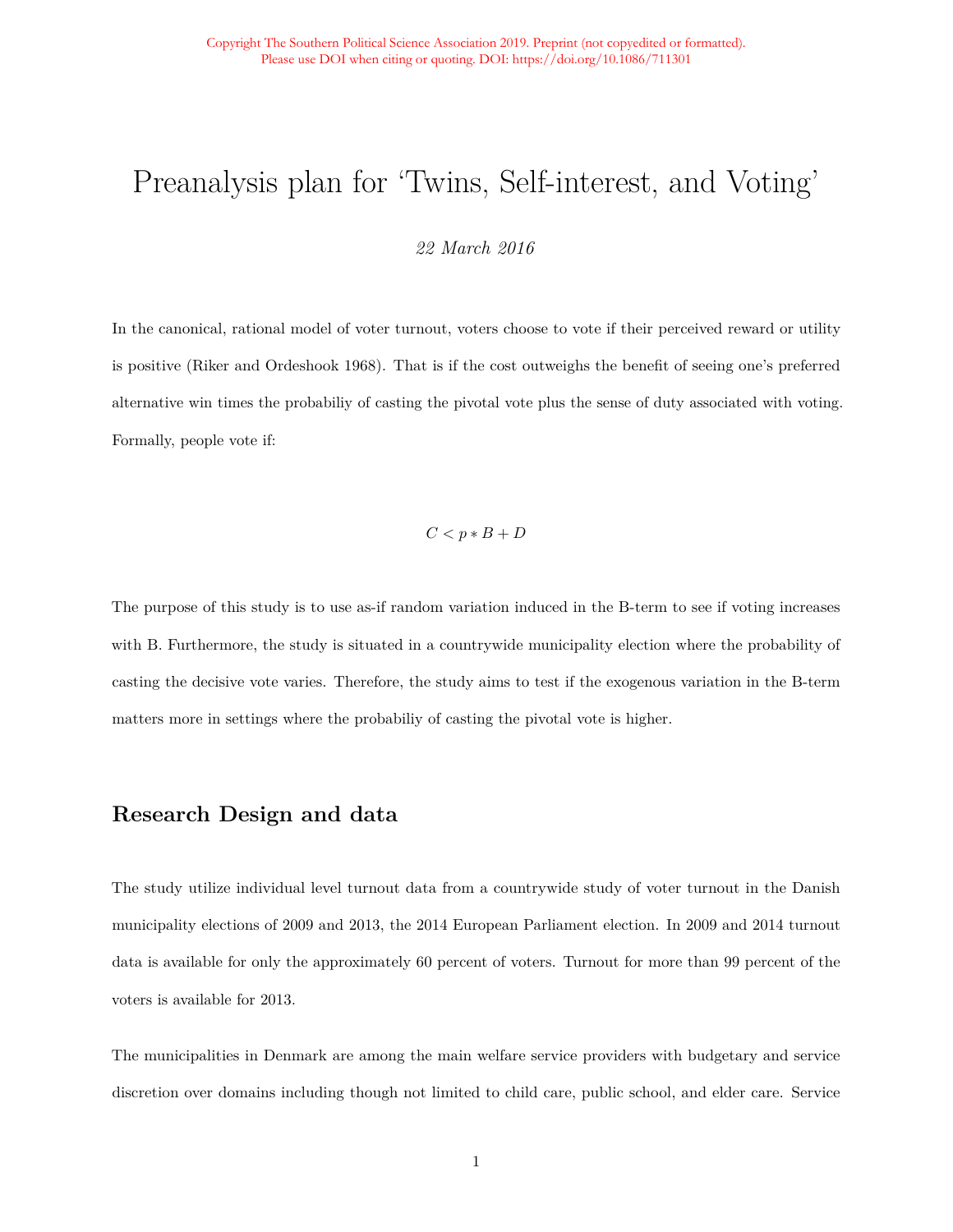#### Copyright The Southern Political Science Association 2019. Preprint (not copyedited or formatted). Please use DOI when citing or quoting. DOI: https://doi.org/10.1086/711301

provision in child care and public schools are especially relevant among parents with young children and adolescents. In addition, the more children the higher stakes parents have in municipality politics. There are more children that benefit directly from the service provision, child care comes with user pay and thus impose a higher budget constraint with more children, and there are rebates for the second child, which varies, too. Therefore, it is to be expected that having children increases the potential benefit and that this increases with the number of children. Contrary, the European Parliament deals with matters that are not as closely linked with the everyday interests of especially parents and based on the classical framework there is no obvious reason to believe that parents should be more likely to turnout to vote in the European Parliament elections.

Obviously, a parent's stock of children is in general not random. Parents with several children are likely to diverge from parents with just one child on all sorts of characteristics that predict turnout. In general we would not learn about the impact of an additional child on turnout from a crossectional comparison between parents with varying counts of children. Even worse, would be to compare voters with and without children. In the article, I therefore rely on two sources of quasi-random variation in stock of children.

The first source of random variation comes from the incidence of twin-births.<sup>[1](#page-28-0)</sup> When parents decide to have a child some parents will unexpectedly have twins, which increase their stock of children beyond expectation. Consequently, twin births induce some randomness in parents stock of children. Comparing parents who ever had twins to parents who never had twins would in general be biased, since there will be a correlation between taste for children and the likelihood of having twins (Rosenzweig and Wolpin 1980). Parents with a preference for many children will have higher parity. Figuratively, each parity is akin to drawing from a lot, and the more draws you make the higher the likelihood you will draw a twin birth. Thus, the instrument will be correlated with preferences if one makes the general comparison. However, twinning in the *first* parity should be exogenous to preferences under certain assumption that will be laid out below. Likewise, conditioned on twinning or not in the first parity, twinning in a second parity should be exogenous and so forth.[2](#page-28-1)

<span id="page-28-0"></span><sup>1</sup>Throughout the document, I will somewhat inaccurately refer to multiple births as twin-births. To be clear, I plan to include all multiple births when identifying the shock caused from having an unexpected child. When I refer to this as twin-births it is only out of convenience.

<span id="page-28-1"></span><sup>2</sup>Since twinning occures relatively rare it would be greatly underpowered to estimate the effect of twinning in the second parity for those who twinned in the first. Therefore, in the prespecified models I describe below, I only consider the effect on parents who did not twin in the first parity.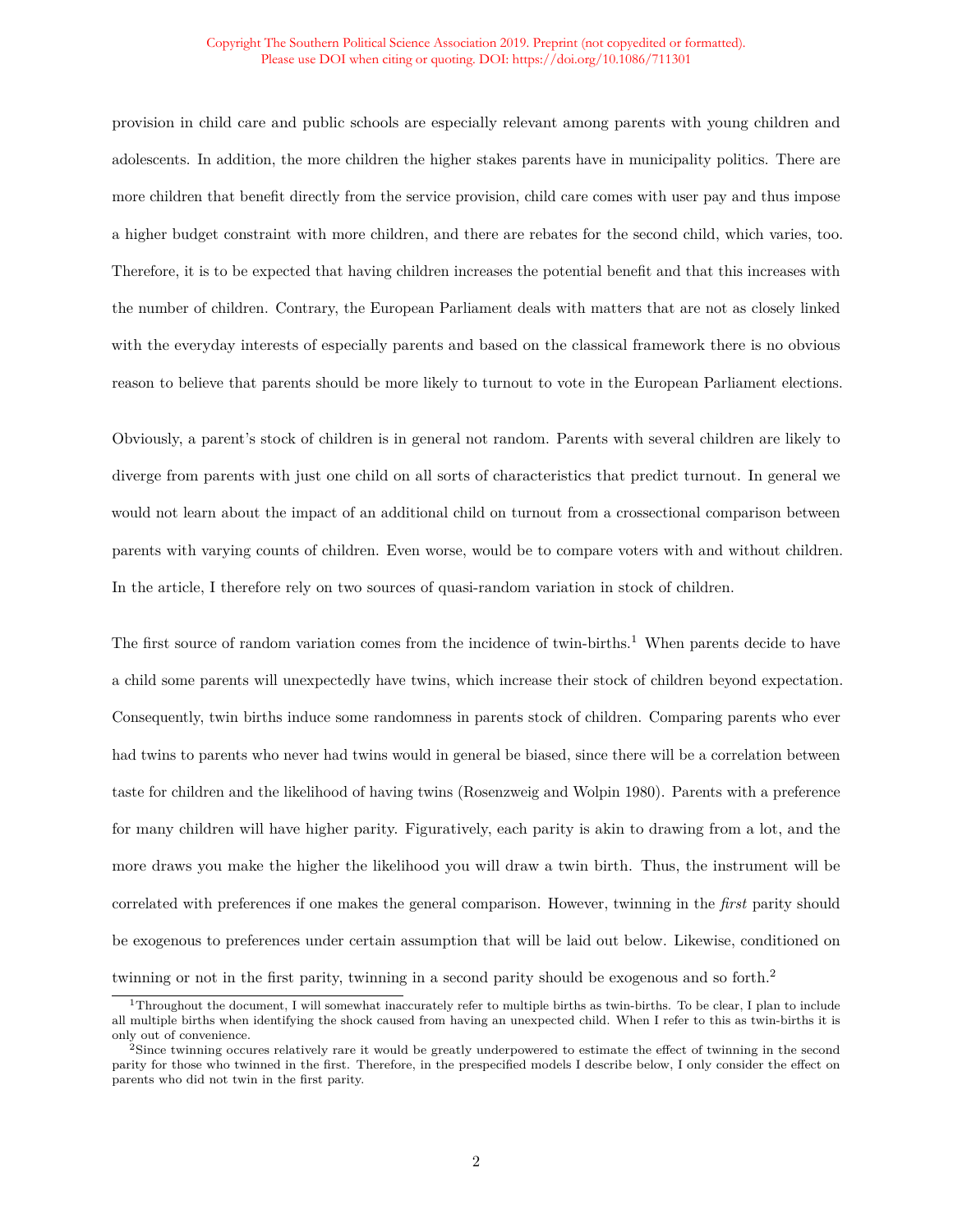#### Copyright The Southern Political Science Association 2019. Preprint (not copyedited or formatted). Please use DOI when citing or quoting. DOI: https://doi.org/10.1086/711301

Second, when parents decide to have a child nature randomly assigns its sex. In Denmark that means that 51 out of 100 child-births result in a son unconditional of the sex of any existing children the parents might have (Statistics Denmark 2014). However, Danish parents have a preference for a mixed sex composition of their children. If parents have two children of the same sex they are more likely to decide to have a third child arguably because they attach greater utility to a child of the opposite sex of their current children (Statistics Denmark 2014, Angrist and Evans (1998)). This mimicks a quasi-experiment similar to an encouragement design, where some parents are assigned two children of the same sex making them more likely to attempt to have a third child.

The increased likelihood of a third parity following two same-sex children is quite subtle. In Denmark 24 percent of parents with a mixed sex composition among their children had an additional child. Twenty-nine and 27 percent of parents with respectively two girls and two boys had an additional child. Likewise, twin births are relatively rare, even though Denmark with 22.4 of 1000 births being twin births in 2005 has one of the highest twinning rates in the world (Pison, Monden, and Smits 2015). One needs a large dataset to detect reliable effects. Lucklily, the turnout data to be used in this study includes voter turnout for a total of approximately 2.4 million voters in 2009, 4.4 million voters in 2013, 2.2 million voters in 2014. The data allows linking of parents to all their children. In the data it is straightforward to identify number of children, the age, birth order, and age of the children, and if children are twins. Matcing turnout to family composition allows for estimating the effect of randomly induced variations in the number of children in a household.

### **Expected effects**

Given that every additional child adds to parents' self-interest in municipality politics, the quasi-random variation in number of children could increase the benefit of voting and lead to an increase in the probability of going to the poll. On the other hand, additional children puts an additional burden on the parents in terms of time spend caring for the children. This might change the trade-off parents face when deciding if they can set aside the time necessary to go to the poll. More children could increase the cost of voting by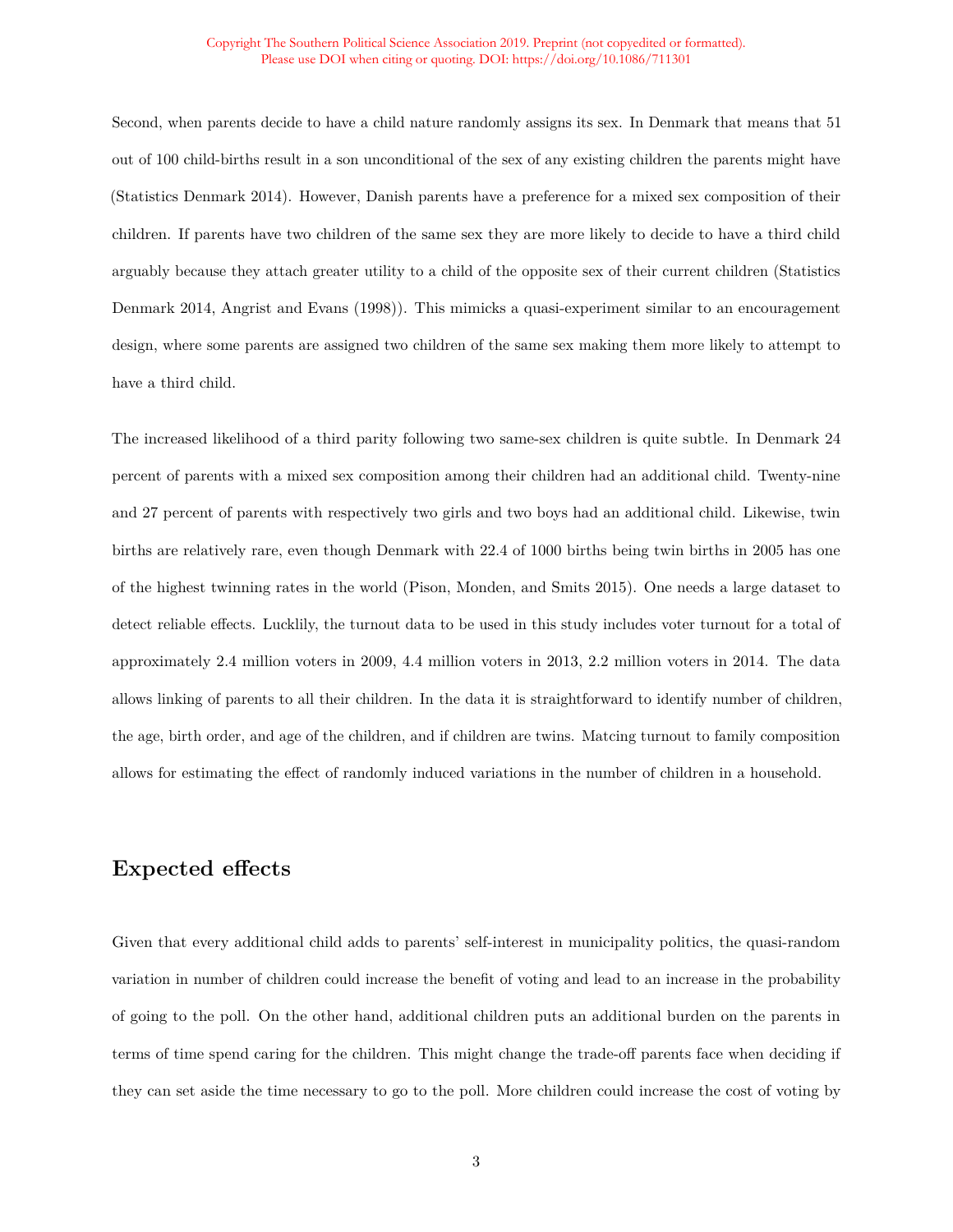increasing the value of time and thereby decrease the probability of voting occurring. Which mechanism is stronger is an empirical question that this study seek to address. Therefore, in the municipality elections where self-interest should increase with number of children, the effect could go in either direction. In the European Parliament elections it should be negative or zero as there is no additional self-interest from voting, and the cost of voting could be higher.

Regardless what effect is stronger in the municipality elections, the effect of the induced benefit should vary over electoral contexts. In closer elections I would expect a stronger effect of the induced benefit in close electoral contexts. To see why this is the case let us consider the calculus of voting once more. Only this time the equation is slightly rewritten such that voting occurs when the reward, *R*, associated with it is positive. The reward is a function of the cost, duty, benefit and probability of casting the pivotal vote:

$$
R = p * B + D - C
$$

now deriving with respect to B gives:

$$
\frac{\partial R}{\partial B} = p
$$

In other words, the marginal effect of B is a function of only p. Regardless, of the overall, mean effect of an additional effect being dominated by the cost or the potential gain of voting, the effect should be more positive or less negative in close electoral contexts. In other words, I expect a positive intaraction between closeness and the effect on an additional child on turning out to vote in the municipality elections. In the European Parliament elections the entire country is one constituency and therefore there is no variation in p. Even if there was, I would not expect an interaction as I expect that the impact of an additional child on *B* is zero in this context.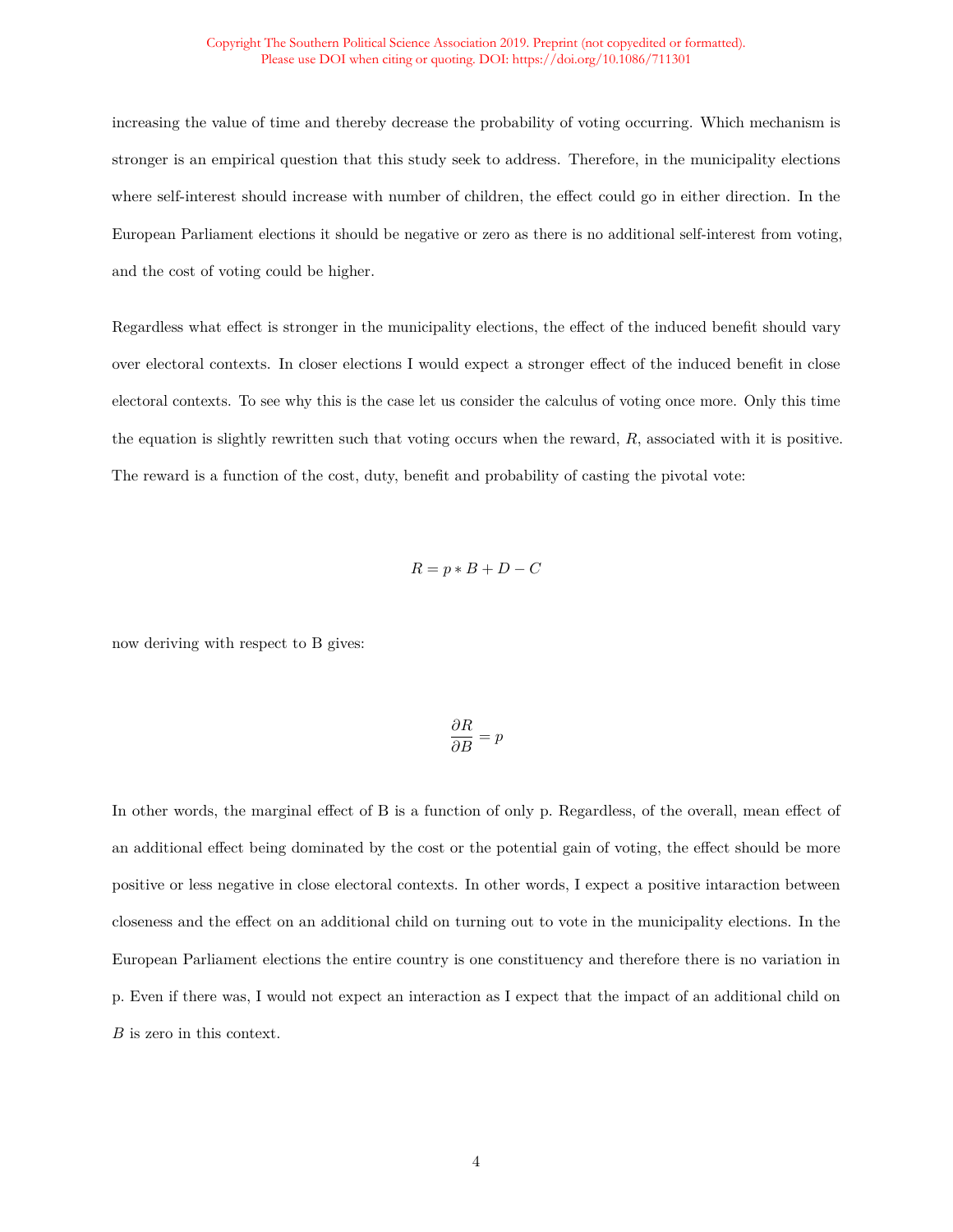## **Estimation strategies**

### **Data manipulation**

The voting files include turnout from the elections in 2009, 2013, and 2014. The first two were municipality elections, 2014 was the election for the European Parliament. If the induced B-term is really driving the findings, we would expect there to only see an effect in 2009 and 2013. I only include 2014 in the analysis because I expect *not* to find an effect in this elections.

Crucially, though turnout data is not available for all voters in all years, information about the population, including age and parent-child links is available in all years. Knowing age and sex of every voters' children it becomes easy to get a full picture of every voters family including the birth order and sex of his or hers children. The first step of the data manipulation will be to create this picture. Twins will be defined as children of the same parent-dyad born less than a week a part.

If all parents only ever had children with the same person it would be straightforward to create a family-based analysis and allow for clustering at the family-level. This is complicated by parents who have children with multiple partners. One can imagine how a twin birth for one parent-dyad potentially affects how many children another parent-dyad with one member from the first dyad will have. Likewise, if a pair of parents have one child together and then go on to have their consecutive children with someone else, one of them could have the sex of their first two children match while the other could have children of different sex, which again would leave them with different propensities to have a third child.

One way to overcome the complications created by this would be to define a universe of parents who only ever had children with the same other. The downside of this is that you potentially lose a lot of data. Also, one risks sneaking in post-treatment bias since more children could create a stress on marriage and cause it to fall apart. Instead I overcome the hurdle by estimating separate models for mothers and fathers. For both mothers and fathers, I map the composition of their children and identify if there are twins, triplets or more as well as the sex and birth order of their children.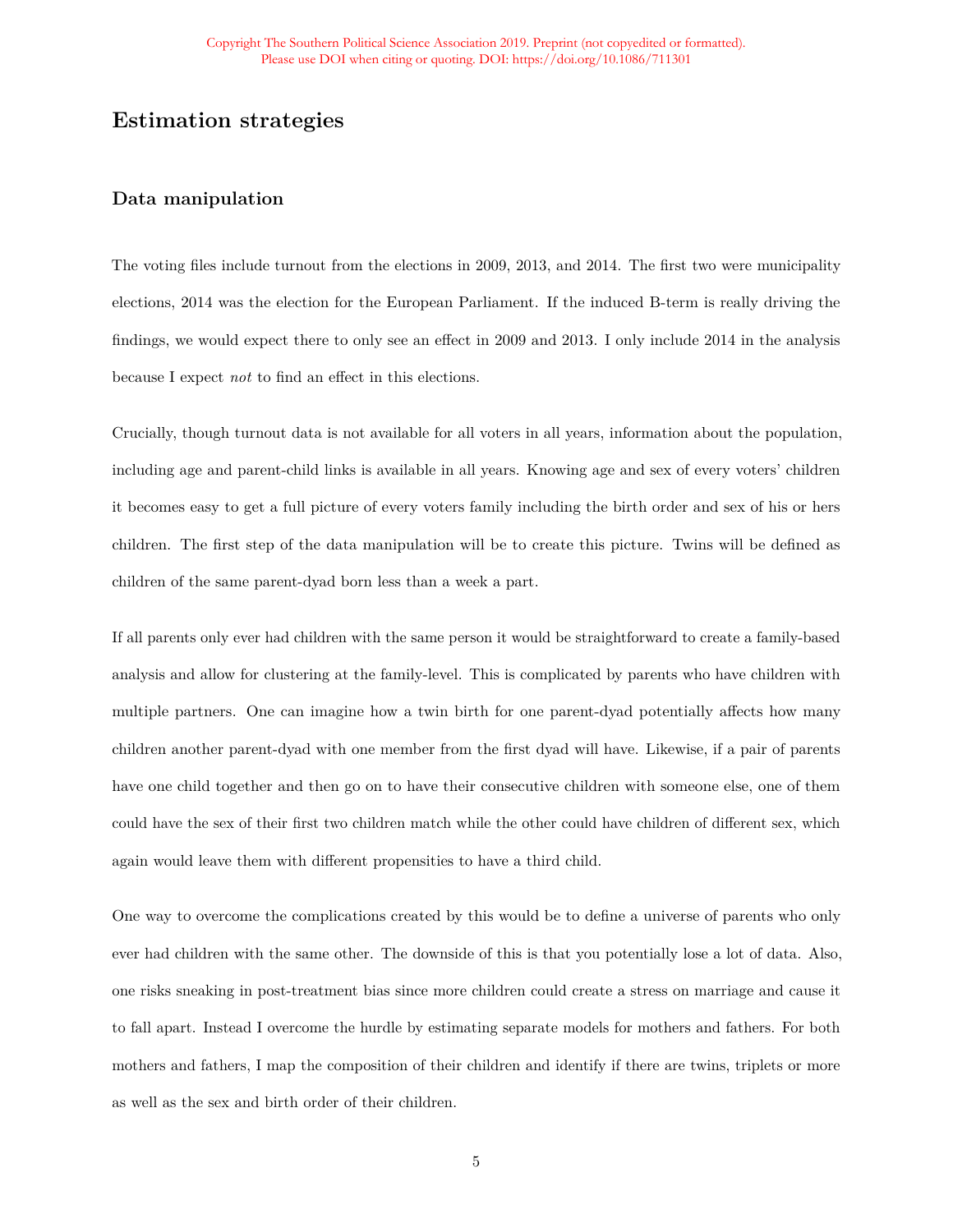#### Copyright The Southern Political Science Association 2019. Preprint (not copyedited or formatted). Please use DOI when citing or quoting. DOI: https://doi.org/10.1086/711301

I believe the expected effect to travel through an increased benefit or self-interest. However, this benefit should have an "expiration" date, since the main issues, child care and public schooling, only applies to children up to a certain age. For the twin analysis, I will therefore restrict myself to parents with twins in their last year of mandatory educational enrollment. That is parents with twins born in or later than 1994 and 1998 for the 2009 and 2013 elections, repectively. For the election in 2014, the relevant cut-off years is also 1998. It is no error that there is a span fifteen years in 2009 and 2013 while the span is sixteen in 2014. The municipaly elections where held in November, while the 2014 election were in May. Since mandatory school enrollment ends the year one turns 16, the cutoff for 2009 and 2013 are really parents whose children turn 16 the year after the election. If I run the models for the parents who have twins in their second parity conditioned on the first parity resulting in a single birth, I will restrict to the same years or later for the second parity.

When using the sex of the two first-borns, I first deselect parents whose first-borns where twins to avoid overlap between the two sources of variation. It is a little more tricky to select an appropriate age cutoff for the children. Again, I would expect any results to be driven by parents of children under the age of sixteen. The question is at what age of the second-born child one should set the cutoff. If parents had two children of the same sex who are in their twenties it might increase the probability that they have a third child who is still below 16. There is no correct age cutoff, however for most parent ten years seems like a reasonable maximum timespan between a second and third child. Therefore, for the second part I restrict data to parents whose second-born was born in 1984 and 1988 or later for 2009 and 2013. For 2014 cutoff will be 1988. I could cut off parents who only had their second child less than nine months before the election. However, I will refrain from this because they could already be contemplating having a third child and thus experience and increased interest.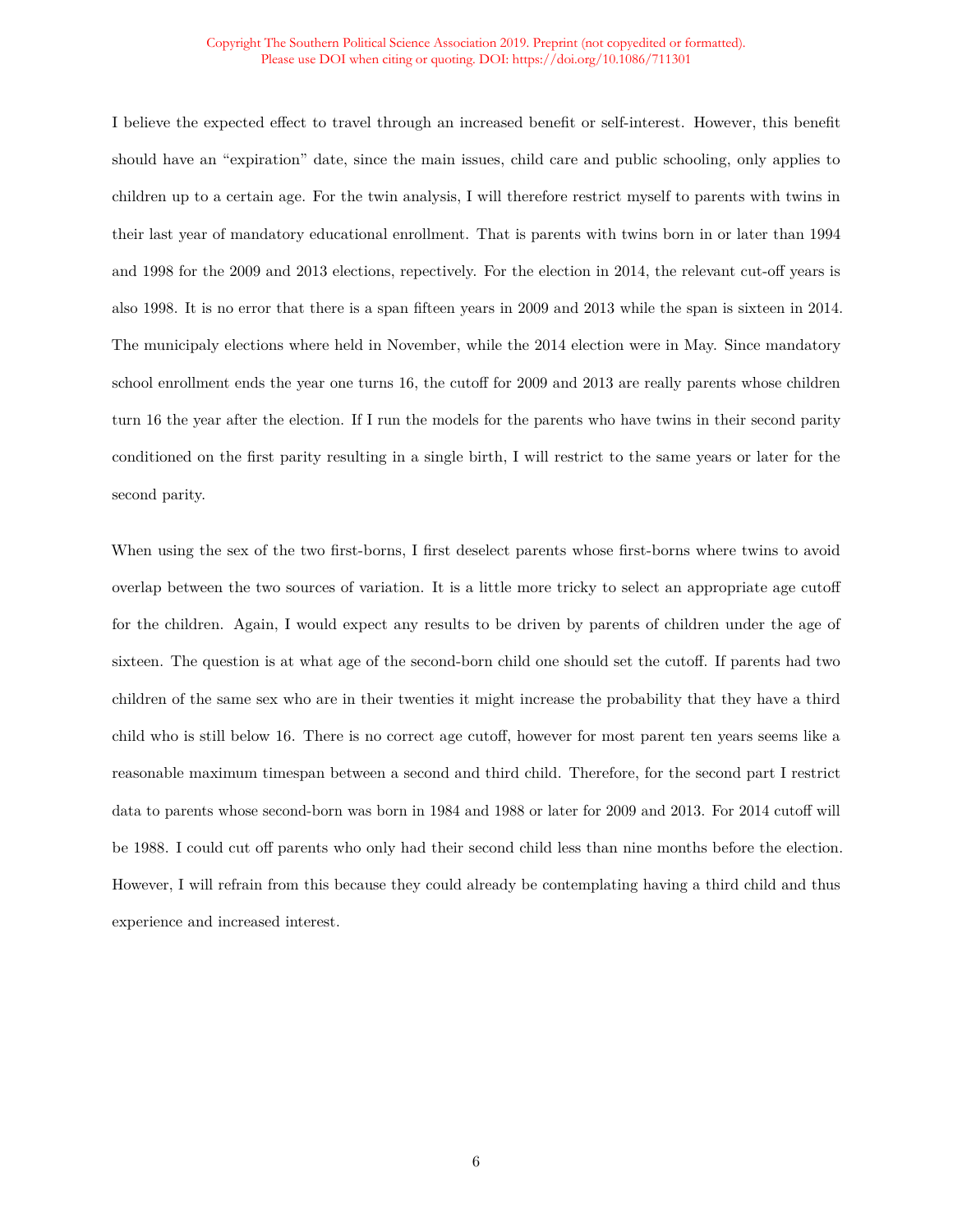### **Model specifications**

#### **Twin-model**

Since I will be analyzing a natural experiment, the baseline model will be a comparison between parents whose first succesful parity result in a twin birth and parents who ended up with a single-birth. However, making a simple differences-in-means comparison would most likely be biased. Age is a strong predictor for turnout. For mothers it is also correlated with the probability of twinning (Pison, Monden, and Smits 2015). Therefore simply comparing parents who have twins as first-borns to parents who did not would be biased as it would not take into account life-cycle variations or taste in timing of first-births that might correlate with turnout. E.g. parents with higher education might postpone parenthood. But they also turnout at very high rates. A second source of concern is that twinning rates have spiked markedly in recent years among other things due to an increased probibility of twinning following medically assisted reproduction (MAR). Therefore their might also be a generational bias that the simple approach misses. To simultaneously overcome both issues the main model will include fixed effects for the combination of the parent and child's birth years.

I am interested in knowing the effect of an additional child induced by twinning on the propensity to vote. Following Healy and Malhotra (2013), two assumptions can be made that arguably bracket the effect of twinning on turnout:

Assumption 1: All children equally affects turnout.

Assumption 2: Any effect on turnout is entirely due to the immideate shock of twinning.

If the latter assumption is true, we would expect all children born after the first parity to have no effect on turnout. Including fixed-effects for  $j \times k$  combinations of year of birth of the parent and children, under assumption 2, the effect will be estimated as:

$$
Turnout_i = \gamma_{j,k} + b * Twinning_i \tag{1}
$$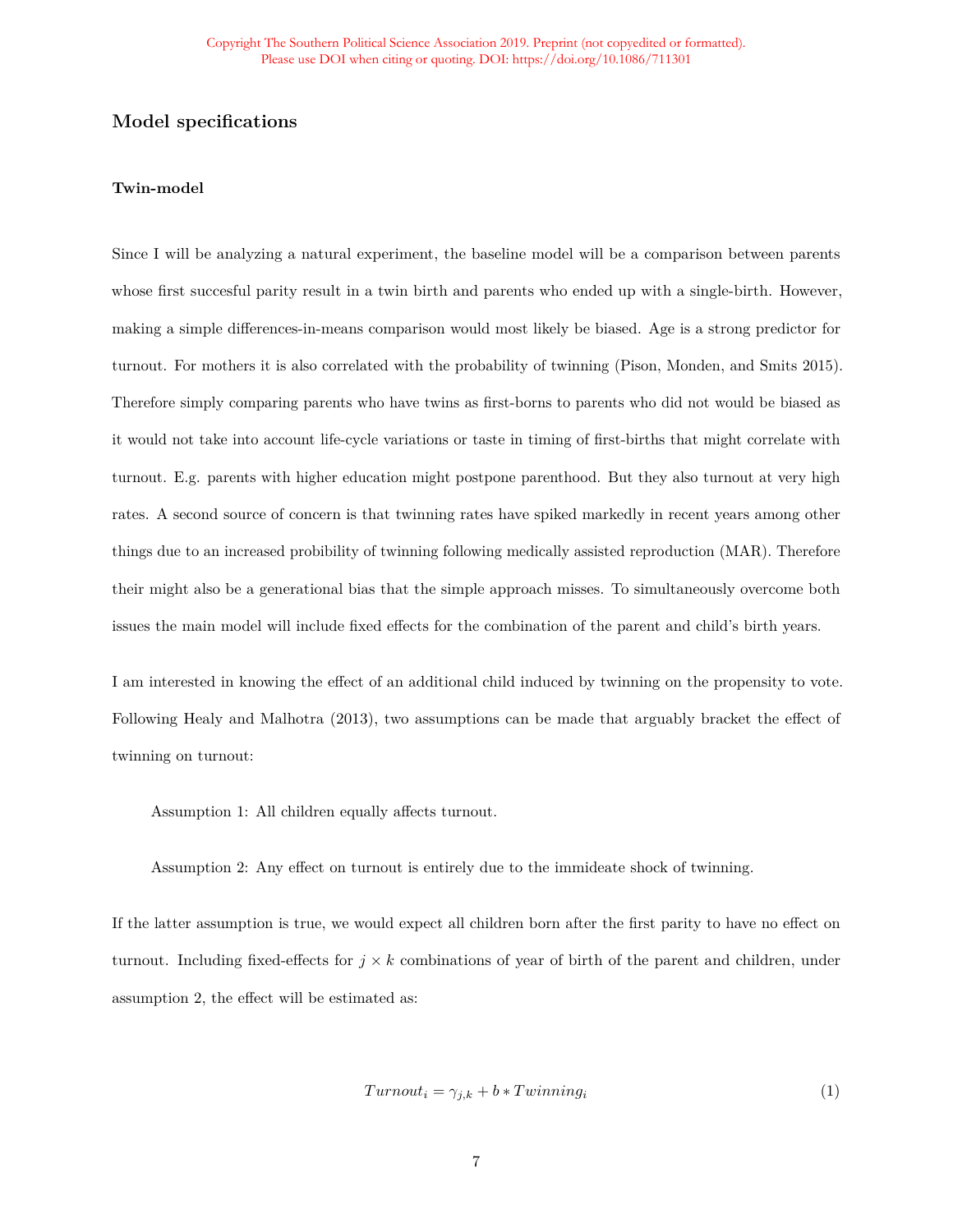To avoid overfitting parent-child age groups containing few parents will be collapsed to larger groups, preferably by collapsing over the age of the children.

Even though an argument can be made that the impact of the first-born child should be strongest, it still seems a fairly strong assumption that only the first-borns should have an effect. If on the other hand, we believe that parents are equally affected by all their children, the model should be:

$$
Turnout_i = \gamma_{j,k} + b * Children_i \tag{2}
$$

where *Children* is a count variable for the number of children a parent have. In general, this is not causally identified, since count of children is endogenous to turnout. However, since all children equally affect parents turnout under assumption 1 an ideal instrument for *Children* is twinning in the first parity. Therefore, I will estimate model (2) using two-stages least squares (2SLS) with twinning and child-parent birth year fixed effects in the first stage. If I run the models using twinning in the second parity as instrument, I will condition on the first parity resulting in a single birth.

### **Model for same-sex children**

For the second instrument, the first two children being of same sex, I will only run a 2SLS model, since having a second child of the same sex does not immediately cause an exogenous shock to a parents number of children. The model will be similar to model (2), though the instrument will be having one's two oldest children being of the same sex. Though the concerns motivating fixed effects does not apply for the new instrument, I will keep them using the year of birth of the second child and the year of birth of the parent. Since they should be predictive of the outcome, if nothing else they cloud reduce the root-mean-square error and lead to more precise statistical inferences. Also, since other research indicate that the sex of parents' children might have a subtle causal effect on their propensity to vote, I will run the models with and without indicator variables for the sex of each of the two first-born children.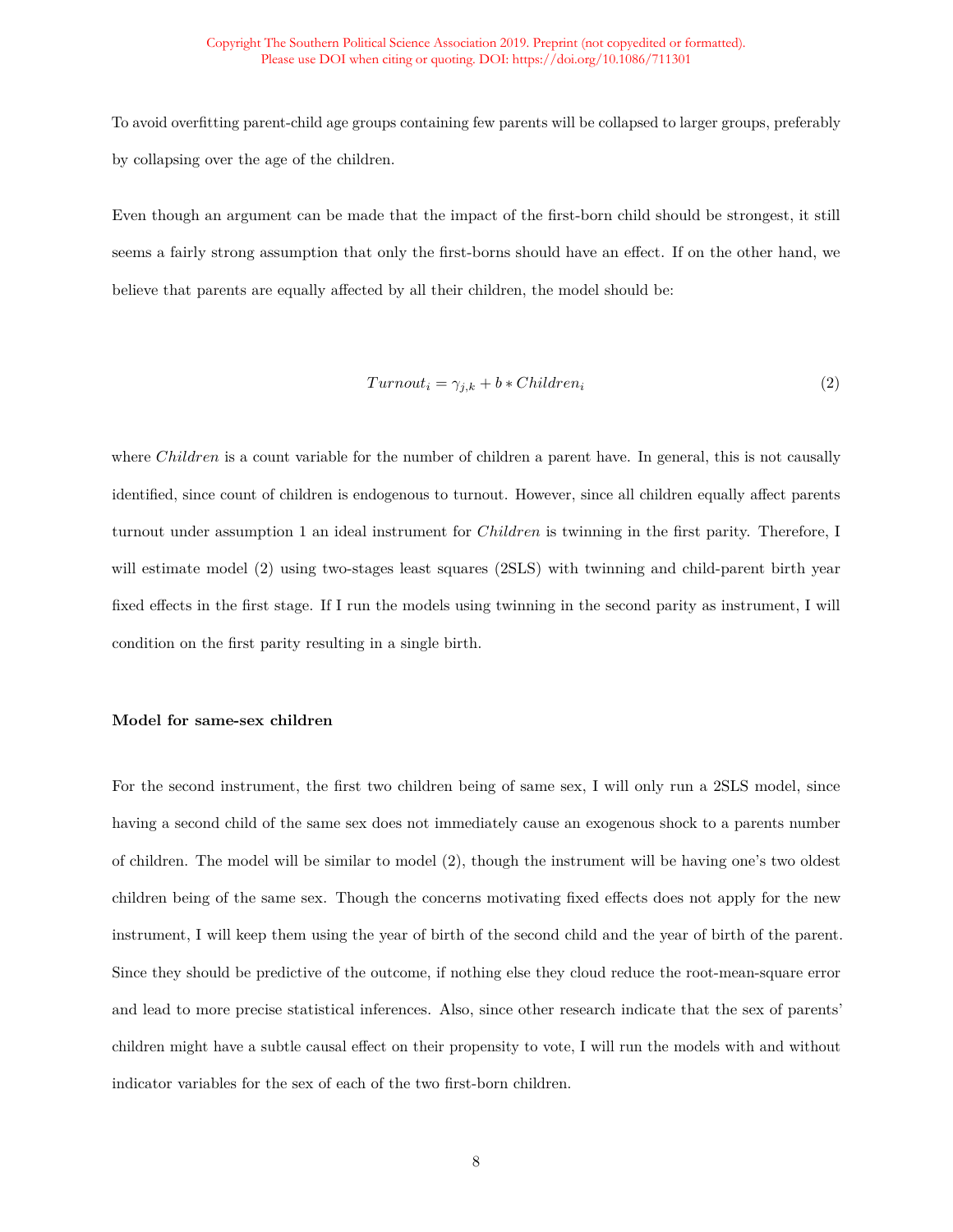### **Main models and extensions**

Using the model specifications above I will run a series of different models. First, the baseline models will be run using data for each of the four elections, where I expect to see effects in 2009 and 2013 but not in 2014. There will be a large overlap of the data in the individual years, and therefore I will not try to pool results from 2009 and 2013 or something similar to augment the conclusions.

As specified above, the theory predicts benefits to matter more in a close context. Also, a main effect could be masked by a higher opportunity cost of voting associated with having more children. Therefore, the next step will be to interact closeness with number of children. These analyses can only be made for the municipalities since the 2014 election was a nation-wide elections with no variation in closeness. In the municipality elections, the first question is how to measure closeness in a context with proportional representation and multiple parties running in an absence of stable coalitions.[3](#page-35-0) The mayor is by far the most powerful position in the municipality council and will typically be found among the largest parties. As a measure for competitiveness I therefore use the numeric distance for the margin in percentage points between the mayors parties votes and the second largest party (largest party if this is not the mayor's party). This is assigned at the municipality level, while the effect is an individual level effect. For the interaction effect I will therefore specify a hierarchical model, where the effect of the number of children on turnout is a municipality specific effect modelled as linearly dependent on the closeness of the election.

### **Robustness and placebo models**

I plan to assess the robustness of the findings in at least three different ways. First, I will restrict the data to only voters with available turnout for 2013 and 2014 and run the models specified above with just these data. The main models rely on different data for each year and variation in what is expected to be subtle results could be at least amplified by random noise. If a positive result is similar when restricting to only cases with

<span id="page-35-0"></span><sup>3</sup>Municipality elections are infamous for backroom agreements made on the night of the election and the following days, parties abandoning agreements made before or even after the election, and politicians switching to other parties for political gains immideately after the election.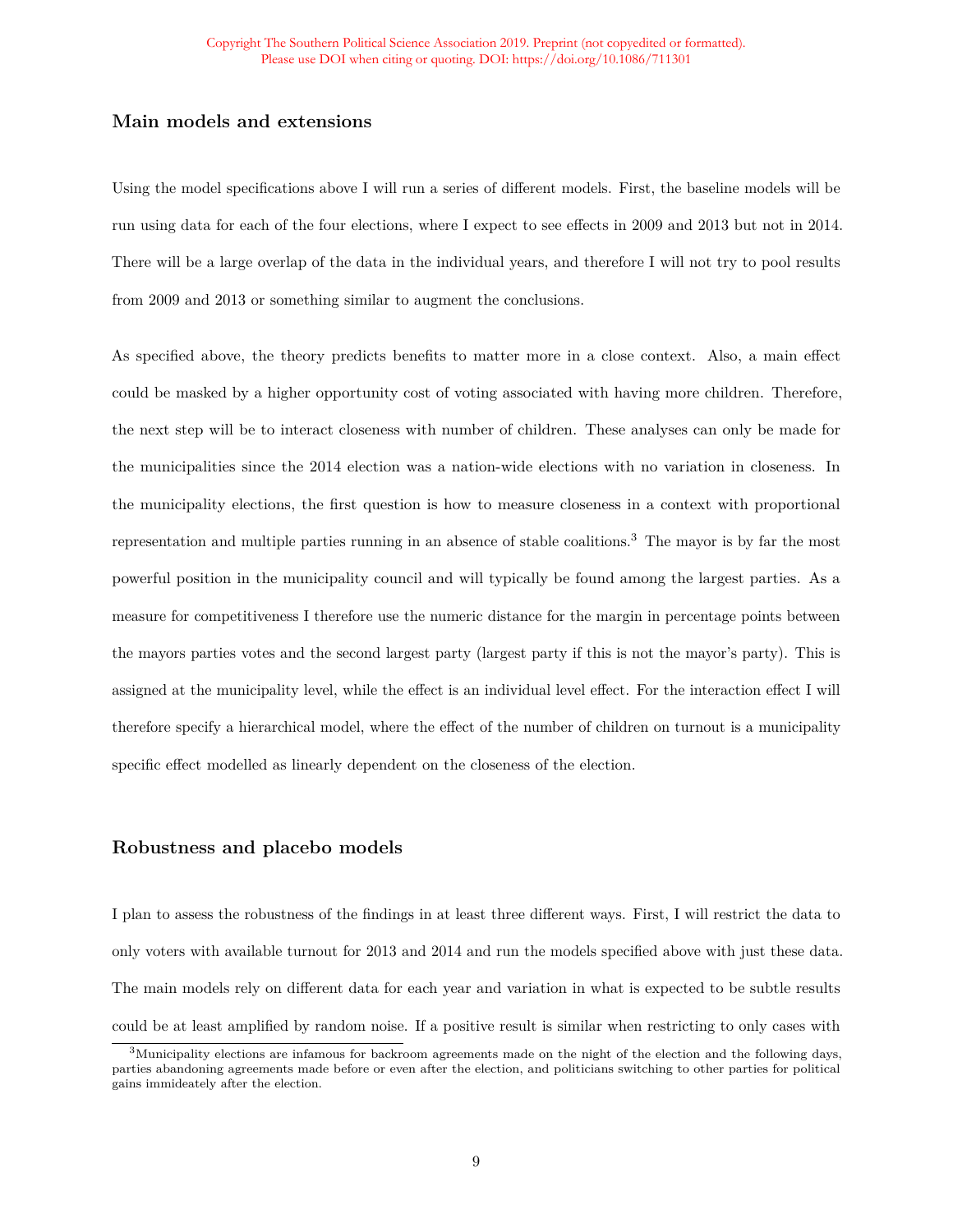data available in 2013 and 2014 it should strengthen our belief in the finding.

Second, I will run the twin models for 2013 with only parents who had at least one child between the elections. An advantage of this approach is that the main twin model can be reinforced by including lagged turnout and an indicator if turnout is missing for 2009. While the main models will rely on the first parity or the second parity conditioned on the first, this model can rely on the first parity after the 2009 election, regardless how many children one have previously had. The reduced form model will be the same as model (1) and the 2SLS model will be similar to model (2) both with the addition of a control for turnout in the first election.

Finally, as a placebo measure, I will run the twin models for parents who had twins *after* the 2009 election using turnout data in 2009. Twinning after 2009 cannot affect turnout in 2009, which leads to an expectation of no effect in this model. Also, one could have a concern that twinning is related to some biological factors, and biological factors have been suggested as predictive of turnout (Cesarini, Johannesson, and Oskarsson 2014; Fowler and Dawes 2008). Finding no relationship between twinning after 2009 and turnout in 2009 should strengthen our belief in the natural experiment of twinning. In addition to the 2009 models, I will run the models with turnout in 2013 for parents who twin after 2013.

Across all models, I plan to model estimates with standard errors and 95 percent confidence intervals. I will not report p-values.

## **References**

Angrist, Joshua D, and William N Evans. 1998. "Children and Their Parents' Labor Supply: Evidence from Exogenous Variation in Family Size." *The American Economic Review* 88 (3): 450–77.

Cesarini, David, Magnus Johannesson, and Sven Oskarsson. 2014. "Pre-Birth Factors, Post-Birth Factors, and Voting: Evidence from Swedish Adoption Data." *American Political Science Review* 108 (01). Cambridge